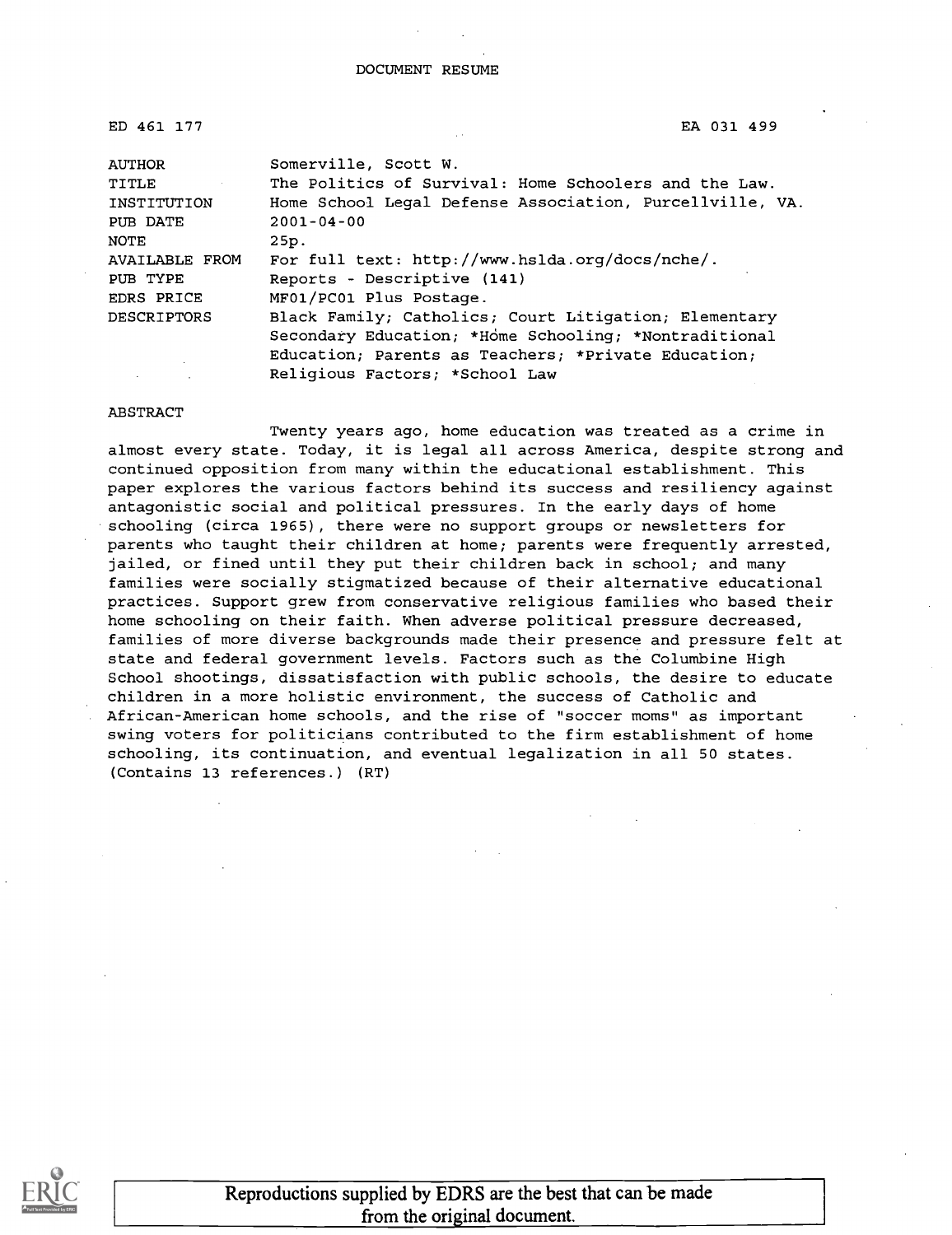# The Politics of Survival: Home Schoolers and the Law

ED 461 177

デヤーター サン

Scott W. Somerville, Esq.'

U.S. DEPARTMENT OF EDUCATION<br>Office of Educational Research and Improvement<br>EDUCATIONAL RESOURCES INFORMATION<br>
This document has been reproduced as<br>received from the person or organization

originating it.

□ Minor changes have been made to improve reproduction quality.

Points of view or opinions stated in this document do not necessarily represent official OERI position or policy.

> $\sim$  $\sim$   $\sim$

PERMISSION TO REPRODUCE AND<br>DISSEMINATE THIS MATERIAL HAS<br>BEEN GRANTED BY

<u>S. Somerville</u>

TO THE EDUCATIONAL RESOURCES INFORMATION CENTER (ERIC)

# 2 BEST COPY AVAILABLE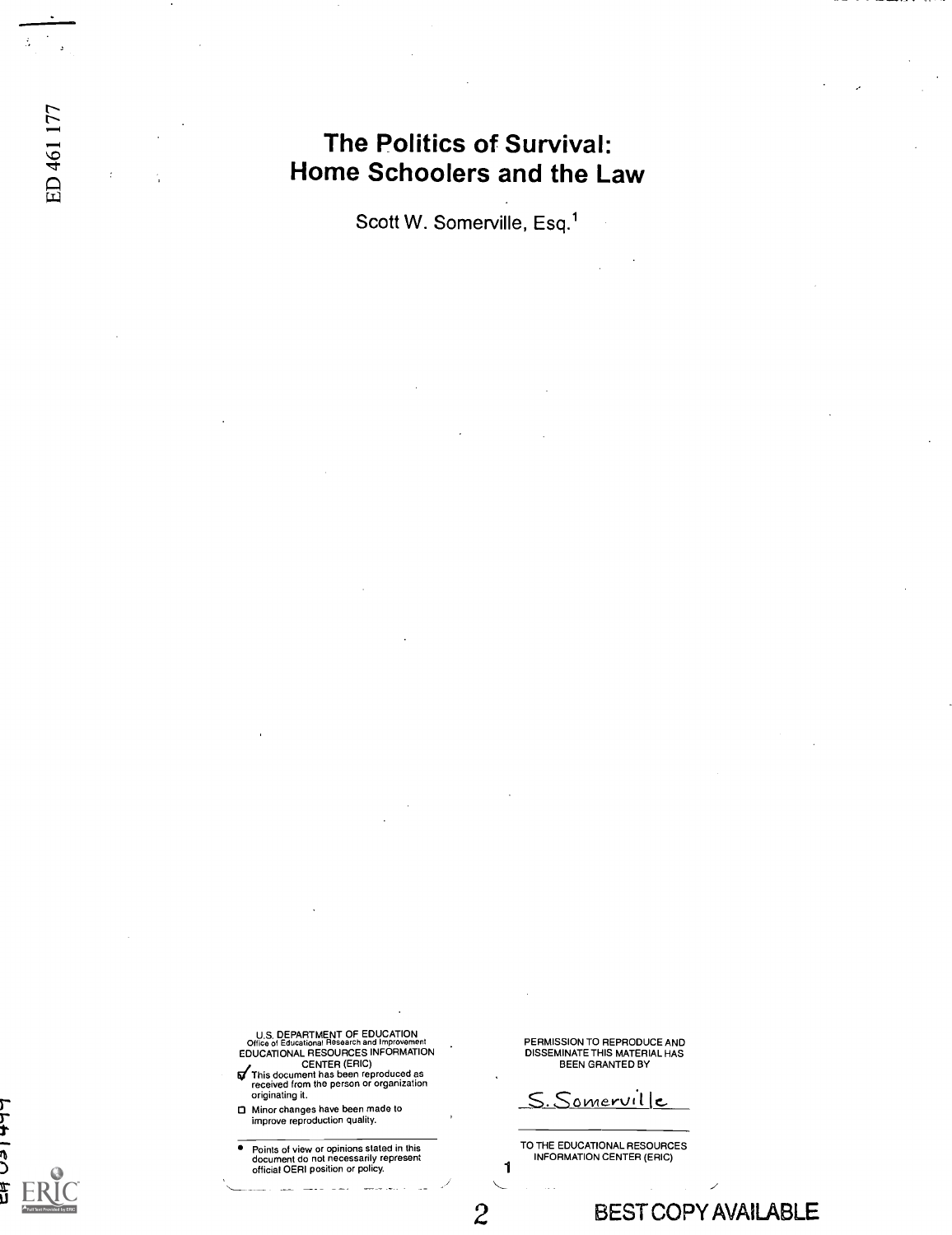# The Politics of Survival: Home Schoolers and the Law

Scott W. Somerville, Esq.<sup>1</sup>

### I. Introduction

 $-$  ,  $-$  ,  $-$  ,  $-$  ,  $-$  ,  $-$  ,  $-$  ,  $-$  ,  $-$  ,  $-$  ,  $-$  ,  $-$  ,  $-$  ,  $-$  ,  $-$  ,  $-$  ,  $-$  ,  $-$  ,  $-$  ,  $-$  ,  $-$  ,  $-$  ,  $-$  ,  $-$  ,  $-$  ,  $-$  ,  $-$  ,  $-$  ,  $-$  ,  $-$  ,  $-$  ,  $-$  ,  $-$  ,  $-$  ,  $-$  ,  $-$  ,  $-$  ,

Twenty years ago, home education was treated as a crime in almost every state. Today, it is legal all across America, despite strong and continued opposition from many within the educational establishment. How did this happen? This paper traces the legal and sociological history of the modem home school movement, and then suggests factors that led to this movement's remarkable success.

### II. Why Home Schooling Should Have Failed

#### A. Limited Resources

Home schooling never should have succeeded in the modem era. It may have been adequate for the agricultural setting of our colonial ancestors, but who would have thought that untrained parents could throw together a homemade curriculum that would actually prepare a child for life in the twenty-first century? In the early days of the modem home schooling movement (c. 1965), there were no support groups or newsletters for parents who taught their children at home. Many parents who taught their children at home never knew that there were any other people doing the same thing. Every family had to invent home education from the ground up. They did not even have a name for what they were doing.

#### B. Legal Penalties

The school officials had a name for what they were doing, however — criminal truancy. Each time parents pulled a child out of public school, the unexcused absences began to accumulate. Some open-minded school officials were willing to look the other way, but others insisted on enforcing the law. The only safe way to start home schooling was to start before the child reached school age, or to move to a new school district where no one knew the child existed. When parents got caught, they had no legal excuses, no useful precedents, and usually, no money to hire the kind of lawyer who would fight for an unwritten freedom. Parents were arrested, jailed, or fmed until they put their children back in school. The only sure way to avoid legal trouble was to hide. This kept the authorities from finding out about home schooling, but it kept everyone else from finding out about it, too.

#### C. Powerful Opponents

The school officials who prosecuted home schoolers strongly believed that they were protecting innocent children from serious harm. Certified teachers and highly trained school administrators had no reason to believe that parents could cover the basic academic subjects, much less provide the social interactions that were offered in the public schools. To many public school teachers, home education seemed to be child neglect, at best.

The public school officials who were charged with enforcing the truancy laws had every reason to be thorough. Their professional training was founded on the assumption that teaching was not a job for laymen or amateurs. School officials had powerful and selfless reasons to oppose home education. They were not merely motivated by the fact that school budgets were based upon a certain number of dollars for every child in attendance. (In the early days of home

<sup>&</sup>lt;sup>1</sup> Adjunct Assistant Professor of Government, Patrick Henry College and Staff Attorney, Home School Legal Defense Association, One Patrick Henry Circle, Purcellville, VA 20134.

The author would like to thank Patrick Farenga, President of Holt Associates and Editor of Growing Without Schooling<br>Magazine, for his assistance and information on the work of John Holt and the early days of the modern ho movement. Christopher Klicka, Senior Counsel of the Home School Legal Defense Association, graciously gave permission to incorporate substantial amounts of materials he has written for HSLDA.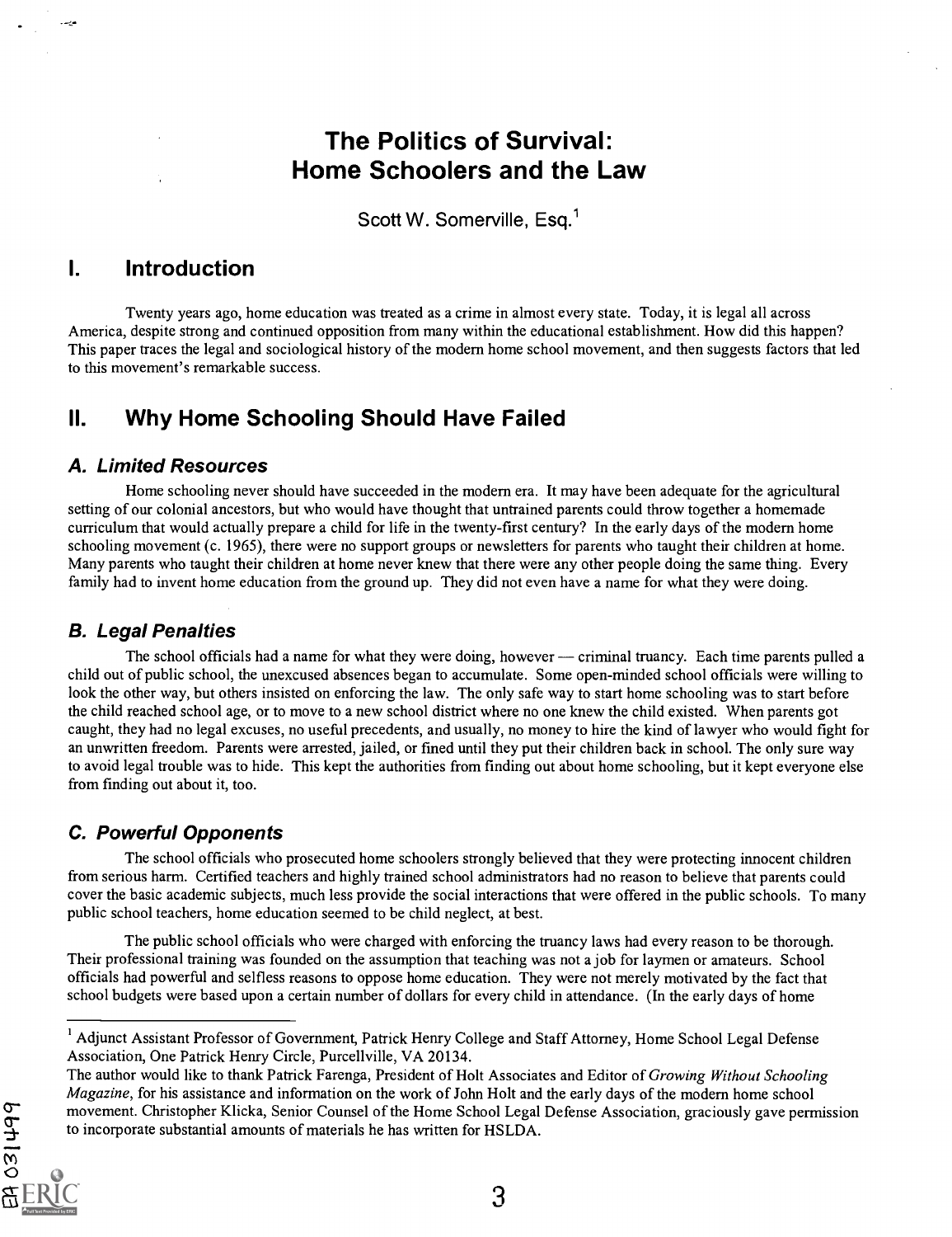education, few school officials ever imagined that home education could ever have a real financial impact on the schools.) But each home schooler did undoubtedly cost the district some small amount in lost revenues. All these factors added up to a solid wall of opposition to home schooling within the public school establishment.

#### D. Social Disapproval

Home schoolers also faced a wall of opposition from their neighbors. The general public believed that children need a rich set of interactions with other children if they are ever to succeed in later life. Whenever a home schooler tried to explain what he was doing to some other person, he could always count on two questions: Is that *legal*? And what about socialization?

There was a deeper sense that home education was somehow un-American. Graduates of the public school system had been consistently taught that public schools bring together rich and poor and male and female to teach children to be true Americans. After the Supreme Court ended legal segregation in Brown v. Board of Education, 347 U.S. 483 (1954), the schools finally brought together black and white, and then, with the school prayer cases, even Jews, Catholics and nonbelievers gained equal standing within the schools. Home schoolers seemed to turn their back on the preeminently democratic institution of America.

## III. A History of Home Schooling

Home schoolers started out as scattered individuals with little or no resources who faced powerful enemies as they violated the law in a climate of social disapproval. How did these people get from where they were then to where they are now? The history of modern home schooling shows that this journey took wave after wave of different kinds of people educating their children at home for very different reasons. Without this diversity, home schooling would still be a marginal movement.

### A. Left-Wing Intellectuals

#### Growing Without Schooling

Patrick Farenga is the president of Holt Associates and the publisher of the magazine Growing Without Schooling. He worked with the late John Holt from 1981 until Holt's death in 1985. Farenga writes:

> The sixties and seventies were times of great ferment for new ideas about education. Some education and social critics, like John Holt, became popular writers by questioning methods of schooling. The battles over look-say reading methods versus phonics, training teachers to be gentle facilitators or drill instructors, whether to encourage handson learning or test-taking skills, were well-worn battles to these writers even in the sixties. Many school reformers, such as Herbert Kohl, noted that it is a wide variety of methods, materials, schedules, and techniques that help children learn, and that the teacher should have the freedom to use any combinations of things and ideas to help students. Further, some writers, such as A.S. Neill and Holt, suggested that the student should have complete freedom to choose how, when , and from whom they wanted to learn. In the early sixties, Paul Goodman, in Compulsory Miseducation and Growing Up Absurd, argued that compelling children to attend school is not the best use of their youth, and that education is more a community function than an institutional one. This idea was developed and amplified over the years by many authors, but most forcefully by John Holt. (Farenga, 1999, p. 34)

John Holt began his career as a fifth grade teacher in a private school. He thought deeply about what worked and what didn't in modern American education, and recorded his observations in How Children Fail in 1964. How Children Learn soon followed, in 1967. The two books, which are still in print, have sold a total of one and one half million copies and have been translated into 14 languages. Other educational thinkers were working on similar issues during the same time period. According to Farenga, none influenced Holt as much as Ivan Illich, who published *Deschooling Society* in 1971.



<sup>2</sup>  $\frac{4}{9}$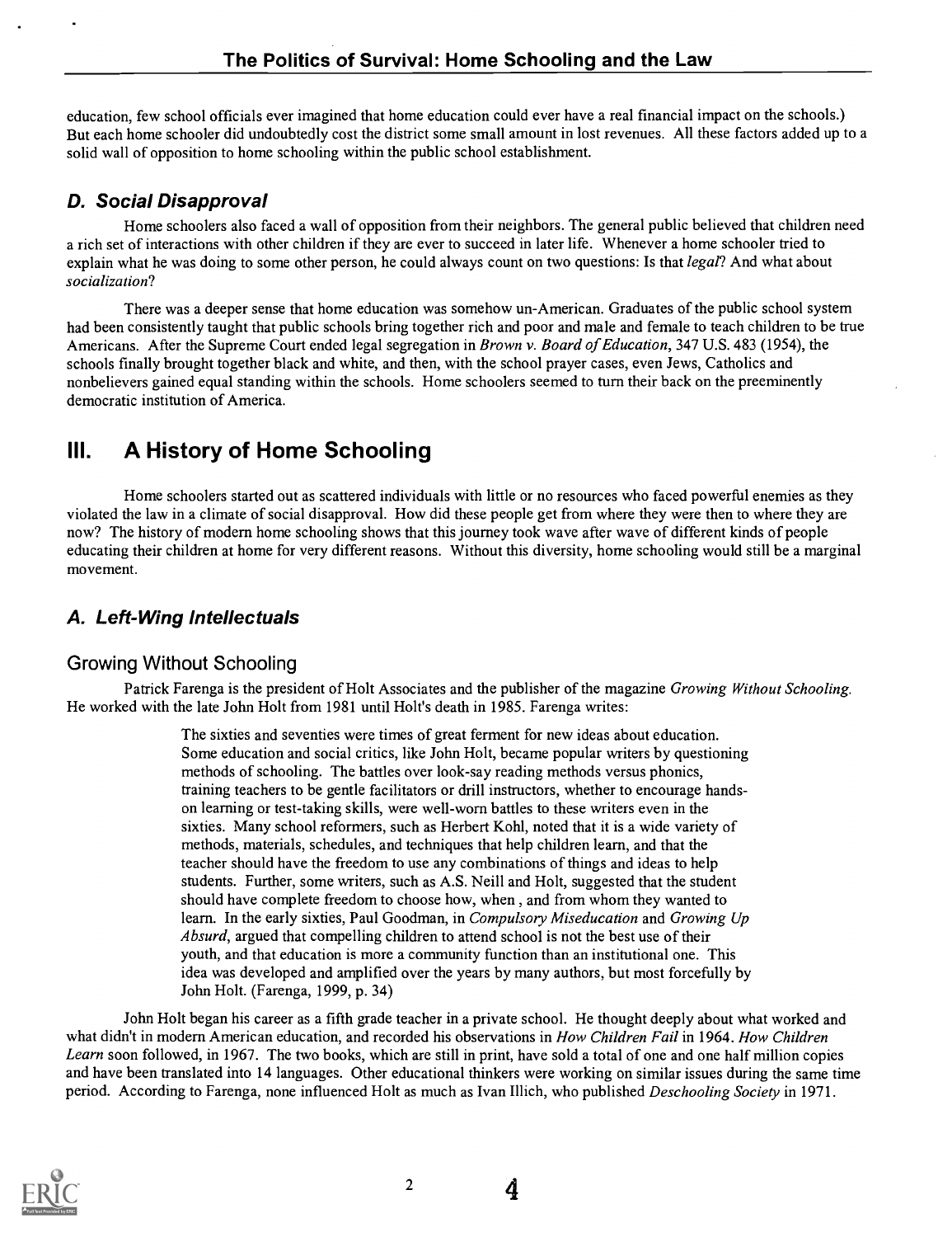After Deschooling Society appeared, Holt studied and corresponded with Illich at length, and was deeply influenced by Illich's analysis, particularly with his analysis that school serves a deep social function by firmly maintaining the status quo of social class for the majority of students. Further, schools view education as a commodity they sell, rather than as a life-long process they can aid, and this, according to Illich, creates a substance that is not equally distributed, is used to judge people unfairly, and—based on their lack of school credentials—prevents people from assuming roles they are otherwise qualified for.

By the late seventies Holt had given up on the possibility that schools would welcome and assist the sorts of changes he and others were suggesting. He sought ways to make these changes as individuals and communities, thus bypassing, rather than confronting, school resistance to these ideas. (Farenga, 1999, p. 35)

Holt's thinking led him to an ever-deeper critique of modern compulsory education. In *Instead of Education*, he wound up suggesting a new "Undergound Railroad" to help children escape from traditional schools. In Holt's own words:

> Some may say that such a railroad would be unfair, since only a few children could get on it. But most slaves could not escape from slavery, either, yet no one suggested or would suggest that because all the slaves could not be freed, none should be. Besides, we have to blaze a new trail if only so that others may follow. The Children's Underground Railroad, like all movements of social protest and change, must begin small: it will grow larger as more children ride it. (Holt, 1976, p. 218)

Instead of Education is one of the landmarks of the modern home school movement. Pat Farenga explains:

In this book, Holt proposed removing children from school legally or as an act of civil disobedience. While the education establishment barely recognized this particular book of Holt's, it struck a chord with some parents. Some wrote to Holt explaining that they were teaching their children at home legally, others that they were doing so underground. Some were rural families, some city dwellers, others were in communes. Intrigued, Holt corresponded with them all and decided to create a newsletter that would help put these like-minded people in touch with one another. In August of 1977, the first issue of Growing Without Schooling (GWS) was published, and the nation's, and probably the world's, first periodical about homeschooling was born. (Farenga, 1999, p. 36)

Growing Without Schooling finally made it possible for like-minded but widely-scattered people to communicate with one another. This included people like Dr. Pat Montgomery, a Catholic educator who had no children of her own but soon became a strong supporter of unschooling. She formed the Home Based Education Program at the Clonlara School in Michigan. Michigan law, at that time, required every child to be taught by a certified teacher, but the law did not specify how much time that teacher had to spend with each child. Clonlara made it possible to comply with the letter of the law while keeping the spirit of unschooling.<sup>2</sup>

### B. Organic Education

The unschoolers of the late '60s were as political as their era, but the next wave of home educators had a different set of priorities. The '70s saw the rise of "delayed schooling" as an alternative to "unschooling." Dr. Raymond Moore, the spokesman for this new movement, was more concerned with children's health than social change. His book, Better Late Than Early suggested that parents should keep children out of formal education for the first few grades. His research indicated that a healthy child could start formal schooling at fourth grade without any harm.

Dr. Moore's educational and medical conclusions were shaped, to some degree, by religious concerns. Like other Seventh-Day Adventists, Dr. Moore believed that health, nutrition, and exercise are important to a person's overall spiritual well-being. The Moores had taught their own children at home as far back as 1944. This holistic emphasis found ready acceptance within the existing home school community, and soon broadened its appeal to less politically-oriented families. The second wave of modern home education was underway.

<sup>&</sup>lt;sup>2</sup> It would be 15 years before the courts finally ruled that Clonlara's program satisfied Michigan law, in Clonlara, Inc. v. State Bd. of Educ., 442 Mich. 230 (Mich. 1993).

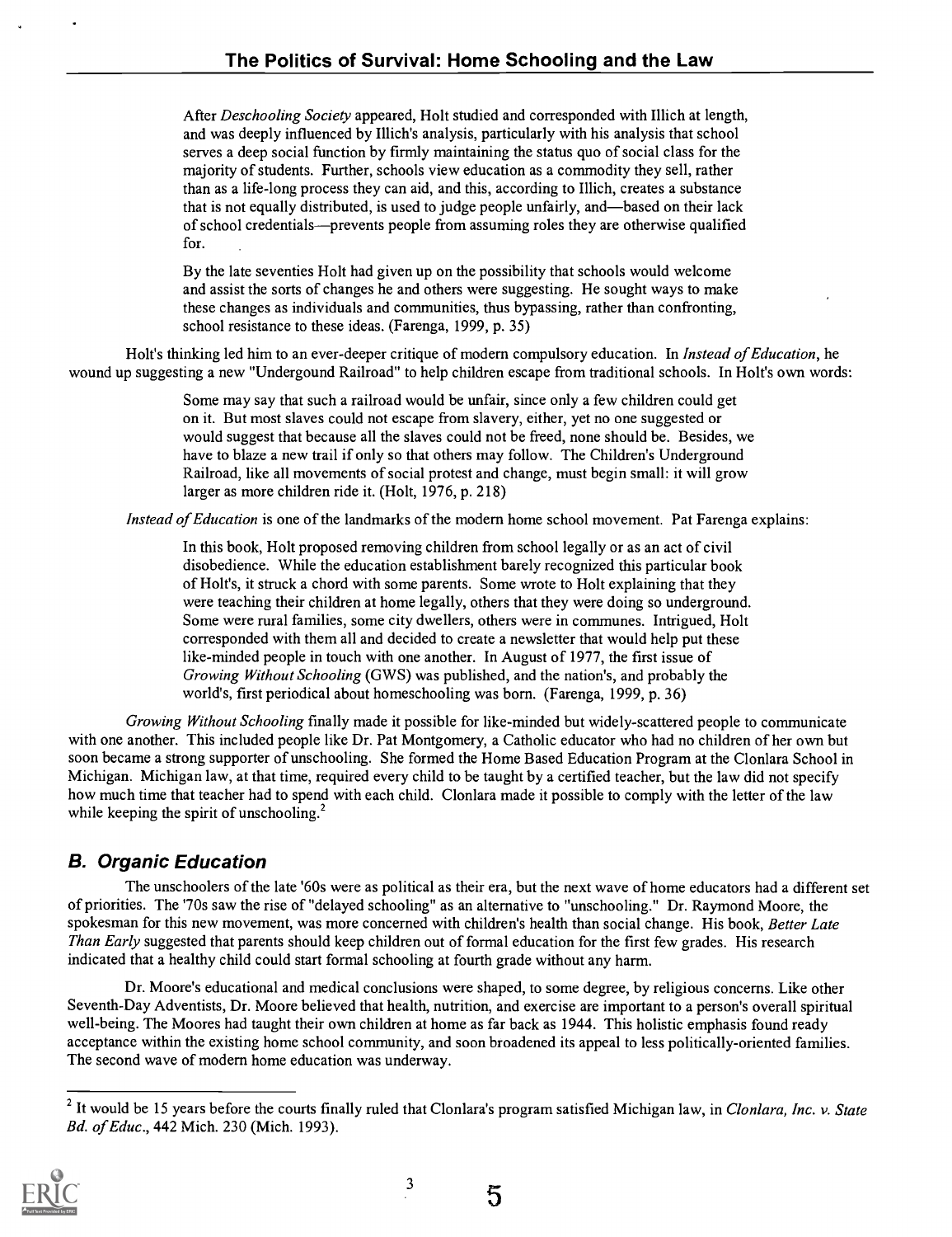Dr. Moore's holistic approach to education made home schooling acceptable to some conservative religious families who would have been repelled by the left-leaning politics of most unschoolers. Dr. Moore began to attract attention in evangelical circles. He appeared on Focus on the Family, an evangelical radio show with a huge national audience. Many of the early Christian home schoolers date their exposure to home schooling to that interview, including J. Michael Smith, the current President of the Home School Legal Defense Association.

As a developmental psychologist with extensive experience in traditional education, Dr. Moore soon proved to be a credible expert witness in home school cases. He had been a public school teacher, a principal, a superintendent, a college dean, and a college president. He was a prolific writer and speaker who wrote or contributed to more than 60 books. Dr. Moore's tireless efforts advanced home education far beyond its original left-wing base, and his frequent appearances in court helped the fledgling movement survive. According to Dr. Moore's newsletter, he and his wife interceded with school officials on behalf of hundreds of parents over the years. (Moore, 1986)

### C. Evangelical Objectors

One evangelical Christian, in particular, was attracted by Dr. Moore's message on Focus on the Family. This was Gregg Harris, who soon took a job working for Dr. Moore. Harris viewed home education as an effective means to a specific religious end. He believed home schooling could lead to a renewal of traditional Christian family living. Harris's desire to present an explicitly Christian message to Christian audiences soon led to tensions with his employer and an eventual split.

Harris began promoting home education to explicitly evangelical audiences through his "Christian Life Workshops." His message came at an opportune time. "The Christian Schools Movement"<sup>3</sup> of the 1970s was running out of churches that were willing and able to start schools, but individual families were still looking for alternatives to the secular public schools. Harris's evangelical message made sense to parents who could not afford or could not find a local Christian school. It energized a new wave of Christian home schoolers who left the schools for religious rather than pedagogical reasons.

Harris's Christian Life Workshops were complemented by a new magazine devoted to evangelical home schooling called The Teaching Home, which began publication in 1983. Just as Growing Without Schooling had created an unschooling movement, The Teaching Home sparked a visible Christian home school movement. The number of home schoolers surged as one church after another discovered home education.

The new wave of evangelical home schoolers created friction with many local school districts. The first wave of unschoolers were convinced that they had a better educational alternative, and many of them were usually willing to work to persuade skeptical school officials that they had a better mousetrap. Open-minded superintendents were usually willing to let them try. The evangelicals had a whole different reason for leaving the public schools. Some rejected public education as "godless" and thought of school officials as secular humanists who were bent on godless mind-control. Parents like these asserted that the Bible required them, not the school system, to raise their own children. They were often not willing to seek "permission" from the schools.

The Christian home schoolers brought new legal problems to the home school movement, but they also brought some Christian attorneys who were willing to dedicate their time to protecting home schoolers. These included Michael P. Farris and J. Michael Smith, who founded the Home School Legal Defense Association (HSLDA) in 1983. Membership in HSLDA was open to any home schooler regardless of religious affiliation or lack thereof, but HSLDA employees were required to sign a Christian statement of faith. Home schooling had become legal for some families in some states; but HSLDA shouldered the task of making home education legal for every family in every state. By 1989, there were only three

The resulting "Christian Schools Movement" spawned thousands of church schools in the 1970s, often meeting in Sunday School rooms. These church schools routinely operated without State approval, and were the subject of much litigation. Some of the more influential leaders of the Christian Schools Movement became prominent in the Christian home school movement, including Dr. R.J. Rushdoony, a prominent Reconstructionist, and Dr. Paul Lindstrom, the founder of Christian Liberty Academy. The Christian Liberty Academy Satellite Schools program (CLASS) later became an "umbrella school" similar to Clonlara.



<sup>&</sup>lt;sup>3</sup> The School Prayer cases of the '60s were initially met with stunned disbelief among believers, followed by "massive resistance" to the secularization of what had traditionally been generically Protestant public schools. At first, Evangelicals just fought to get prayer back in the classrooms. As alienated Evangelicals began to critique the public schools, however, they concluded that the problems went deeper than that. Evangelicals decided that schools were actively promoting an alternative religion that they identified as "secular humanism."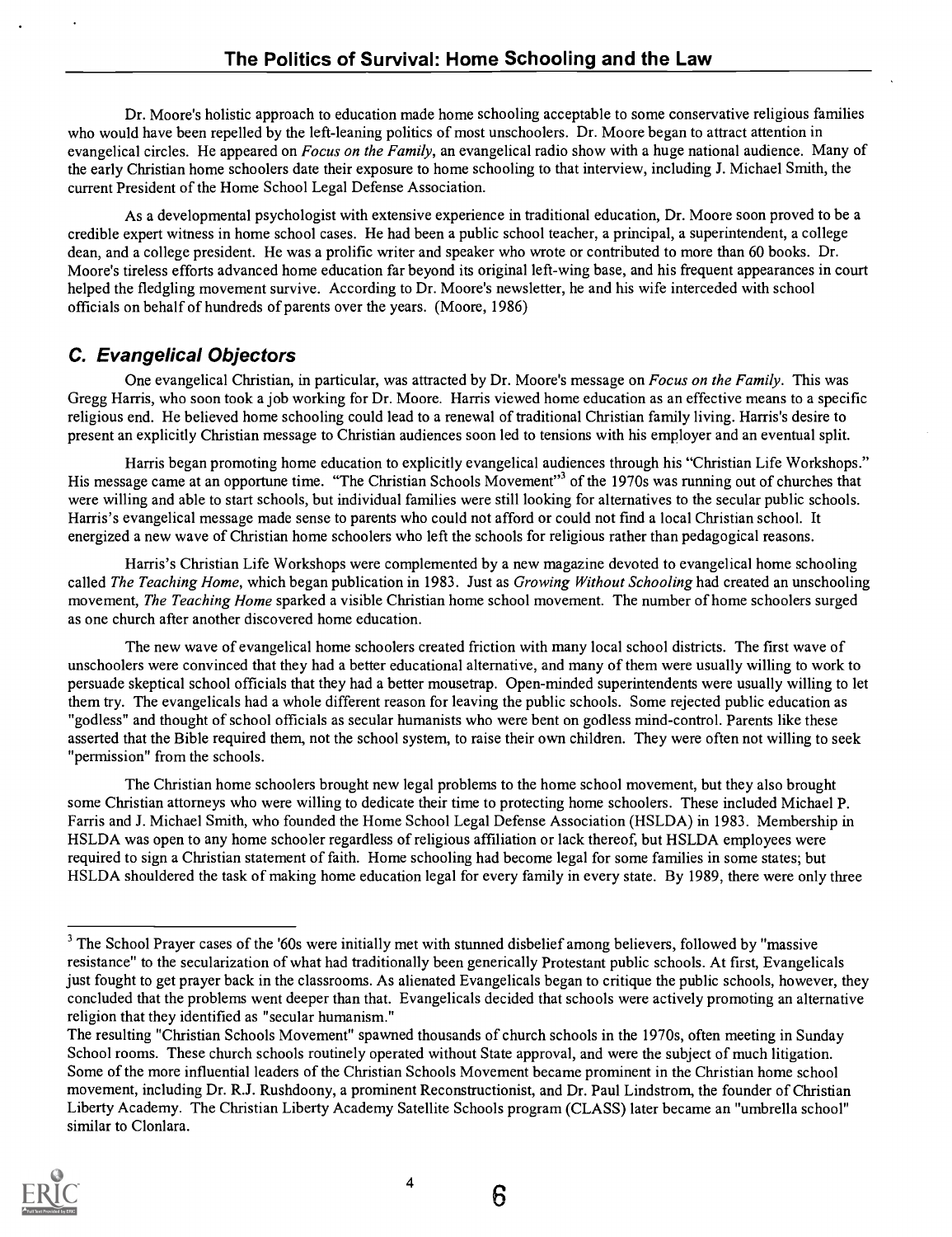states (Michigan, North Dakota, and Iowa) that still outlawed home education. By 1993, home education was legal in all 50 states.

HSLDA was open to all home schoolers, but the rising tide of evangelical home schoolers began to change the face of home education. The original state home school organizations had always been willing to accept any home schooler, regardless of his reason for teaching a child at home. Christian parents who fled the public schools to escape secular humanism were understandably shocked by the lifestyles of some of their fellow home schoolers. As home education began to spread through local churches, explicitly Christian support groups began to spring up at the local level.

In one state after another, Christian home schoolers formed statewide organizations. The Teaching Home was a national magazine for Christian home schoolers that "co-published" newsletters for state home school organizations. At first, The Teaching Home published anything a state organization put out, but as some of the larger states began to produce rival home school organizations, *The Teaching Home* had to choose which newsletter to publish. This caused friction in states where older organizations that included all home schoolers saw no need for the explicitly Christian start-ups. The new organizations grew quickly, however, and by the early 1990s evangelicals so dominated the visible face of home schooling that many of the original home schoolers feared the movement would be "written off' as a fundamentalist phenomenon.

#### D. Home Schooling Takes Off

These fears seemed reasonable at the time, but no one imagined how quickly *legal* home education would catch on with the general public. No longer did families need to be compelled by ideological or religious reasons to embark on homeschooling. Once the legal barriers to home education fell, a whole new wave of home schoolers appeared. Soon no informed person could dismiss home schooling as a right-wing reaction to secular humanism.

The Florida Department of Education used to ask parents why they chose to teach their children at home. Religious and/or moral concerns were the primary reason for home schooling in Florida until 1993, but "dissatisfaction with public schools" moved into the lead in the 1993-94 school year. Florida discontinued this survey the next year, and no other government agency has been able to gather similar information. (Florida Dept. of Ed., 2001, personal communication)

For the first time, large numbers of families began to choose home education for purely academic reasons. Home education had long been a way to protest the military-industrial establishment, or to seek a more holistic lifestyle, or to flee the secularized schools. These earlier families tended to view home schooling as a moral necessity, rather than a personal choice. With the new legality and social acceptability of home education however, many newer home schoolers viewed it as just one more choice on the academic menu.

There were ample positive academic reasons to consider home schooling, but, in the late 1990s, there were more ominous reasons. A wave of shootings at public school culminated at Columbine High School on April 20, 1999. Many observers thought Columbine would lead to a massive exodus to home schooling. There was some justification for this, at first. A month after the Columbine shootings, the Associated Press reported:

> Educators say more parents are looking into home-schooling in the aftermath of the Columbine High School shootings.

Suzy Parker, program assistant for the Colorado Department of Education, said she has been receiving five calls a day, about twice as many as normal. Many of the calls have come from the Littleton area, she said.

"One woman who lives right near Columbine called me the day of the shooting and told me, 'We're not doing this anymore," Parker said last week.

The department reported 68 inquiries from parents on home-schooling in the month since Eric Harris and Dylan Klebold killed 12 students and a teacher before committing suicide.

Christian Home Educators of Colorado, the state's largest advocate organization, has received 400 inquiries since the tragedy, Executive Director Kevin Swanson said.

On average, the organization receives 60 in a month.

("Columbine spurs interest in home schools," Associated Press, May 25, 1999.)

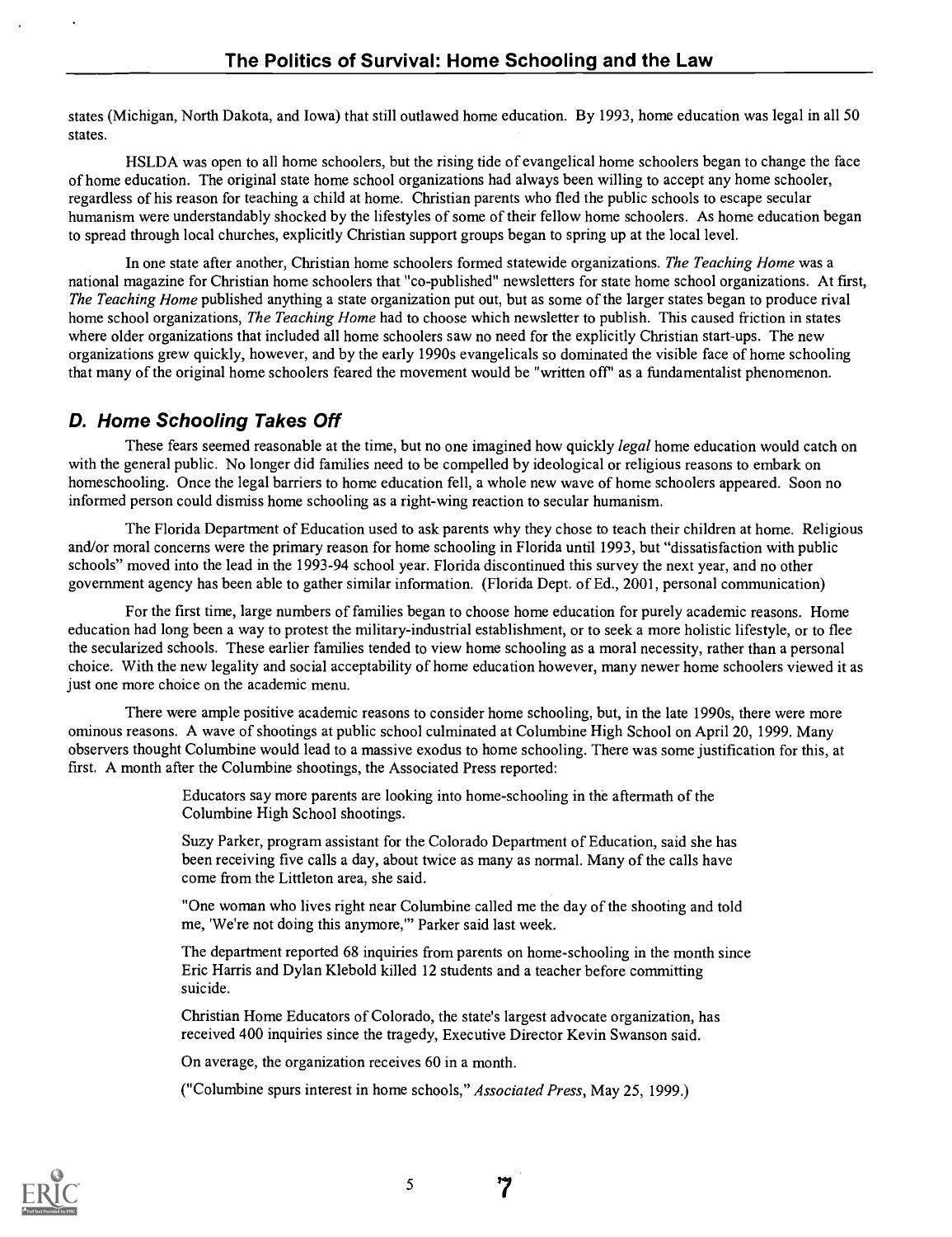Any expectations that Columbine would be the end of public education died away quickly. A number of people considered home schooling, but most of them abandoned the idea when they realized how much work was really involved. According to the Rocky Mountain News, the overall impact on the Denver-area public schools was minimal.

> The deadly shooting rampage at Columbine High School has not sparked an exodus from public schools in favor of home-schooling, Denver-area school officials said.

After an initial flurry of interest in home-schooling in the month after the April 20 tragedy, inquiries have returned almost to normal.

"I don't see a big influx, or any big change from years past," said Sandy Campbell of student information services at Jefferson County Schools. She said she sent many packets in May to parents interested in home-schooling, but got few back.

"I got a lot more phone calls, but they didn't follow through," she said.

("No rush to home schools in wake of Columbine," Rocky Mountain News, Aug. 2, 1999.)

Columbine did not end public education as we know it, but it did have a profound impact on the home school movement. One reason for this is the relative size of the two educational communities. If 50,000 public school students started home schooling because of Columbine, that would be less than one-tenth of one percent of the public school population. A nationwide loss of 50,000 students would hardly even register as a noticeable blip for the public schools, but it would be a huge increase for the relatively small home school movement.

There have been more school shootings since Columbine, and one of the more recent tragedies has a special significance for home schooling parents. One of the two victims at Santee, California, was taught at home for a number of years. According to the New York Post:

> One of the teens slain in the Santee, Calif., rampage had been home-schooled for years because his parents feared public school was unsafe, but they relented when he begged to attend high school with his friends, it was reported today.

> Bryan Zuckor, 14, was a freshman at Santana HS despite his parents' misgivings, the Los Angeles Times reports.

The boy was schooled at home for five years, but when he insisted he wanted to go to classes with friends, his parents reluctantly gave in, the newspaper said.

("Victim's folks feared HS wasn't safe," New York Post, March 7, 2001.)

Home schooling parents who have pulled their children out of the public schools are already very cautious about putting them back. Bryan Zuckor's death will make them doubly cautious.

### IV. New Home School Strata

Modern home schooling was launched by left-wing intellectuals and legalized by the religious right, but home schooling is not just for the ends of the political spectrum anymore. Home schooling today consists of an ever-more-diverse array of American families. Although there is little in the way of reliable statistical data on the changing face of home schooling, it is not hard to identify several new streams that are flowing into the home school movement. Three of the more significant new layers of home schooling are "soccer moms," Roman Catholics, and African-Americans.

#### A. "Soccer Moms"

So-called "soccer moms" are suburban mothers of school-aged children. Politicians know these are important "swing voters" who are not locked into either political party. Bill Clinton strategically deployed a number of bite-sized policy initiatives (school uniforms, daytime curfews, etc.) that were designed to win the votes of these mothers. But home schooling is proving to be an even bigger success with these highly motivated mainstream mothers.



6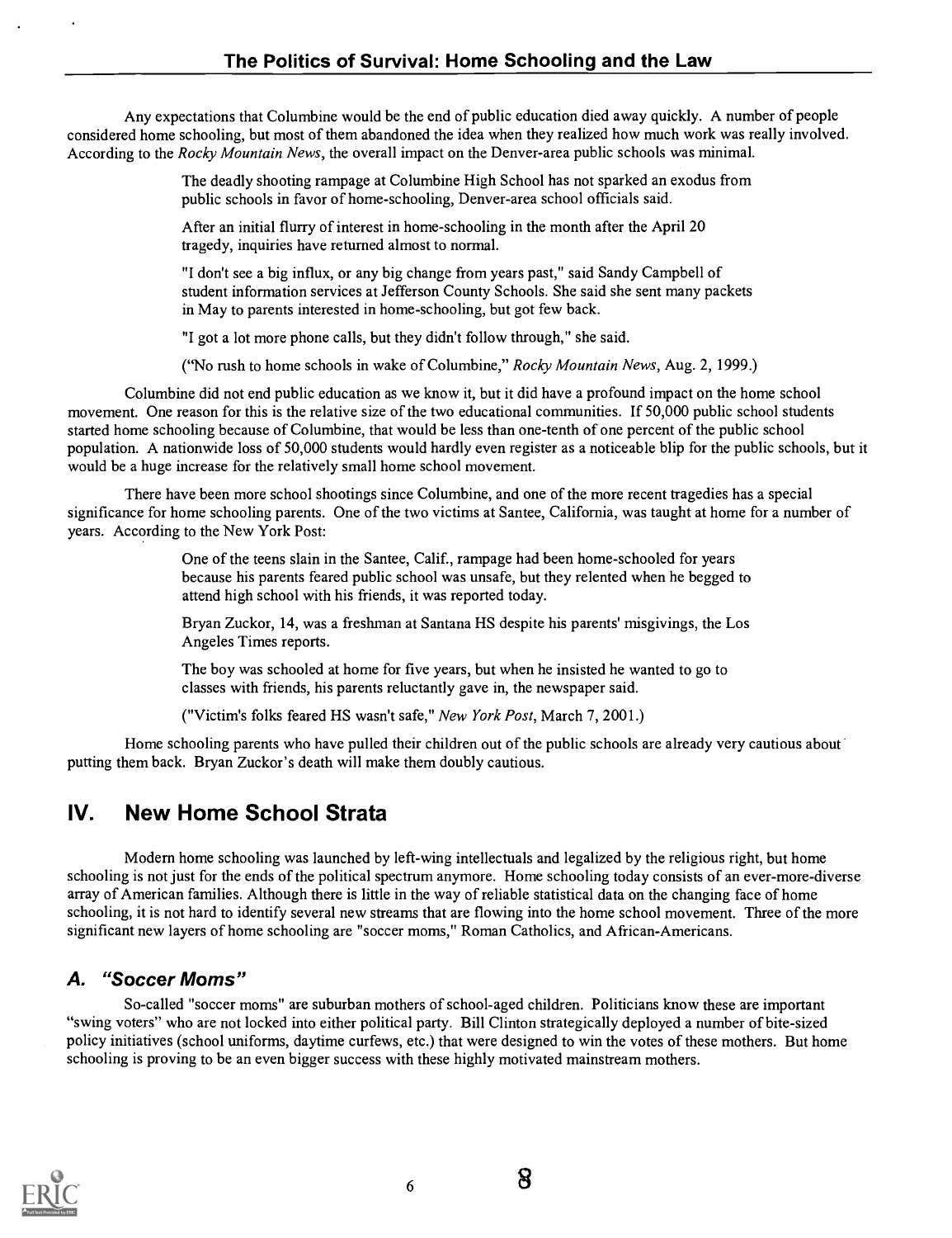Soccer moms are not political radicals. When homeschooling was still a fringe activity, they were not interested. Now that it is acceptable and produces good results, they are willing to try it out. These parents have undoubtedly been influenced by the good press that homeschooling is receiving. Journalists have pumped out a steady stream of articles exploring this intriguing new educational phenomenon, noting the advantages of one-on-one instruction, mastery learning, and parental involvement. When a home schooler won the Scripps-Howard National Spelling Bee in 1997, parents of children in traditional schools began to wonder if their children were really getting the best education possible. By the time home schoolers won first, second, and third place in the 2000 Spelling Bee, and the winner also took second place in the National Geographic Bee, the rush was on.

It is still too soon to tell whether the surge in "soccer mom" home schooling will be more than a fad. Suburban schools have a lot going for them, and home schooling is very hard work. It is possible that these new home schoolers will be teaching their children at home for years to come, but it is just as likely that they will return their children to a more traditional setting. But even a brief experience home schooling tends to change people. Charlene Mabie-Gamble writes about one woman's brief experience of home schooling:

> Joshua will be re-enrolling in school next semester. I have chosen not to return him to the same school he left, because I still feel his education is compromised in that setting. We are currently looking into other options. I feel that home schooling is still a valuable way to educate children, but it also takes a commitment that we, unfortunately, were not able to make. I do not regret my decision to home school my son. Though we learned it is not as easy as we had planned, we also learned a lot about each other and ourselves that we could not have known otherwise; if for no other reason, that learning has made this experience worthwhile. After all, not all of life's lessons are learned in school. (Mabie-Gamble, 2001, p. 55)

#### B. Catholic Home Schools

Roman Catholic families were initially turned off by the common stereotype of white fundamentalism, but home schooling has finally taken root in Catholic circles. Catholic home schooling may be about 15 years behind the evangelical home school movement, but it is gaining ground at extraordinary speed. Four mutually reinforcing factors appear to contribute to the rate of growth in Catholic circles.

First, the more observant Catholics have been quick to notice that evangelical home schoolers put Catholics to shame when it comes to matters of human sexuality. The Catholic teachings that most offend secular America (regarding abortion, contraception, divorce) are enthusiastically practiced by many Protestant home schoolers. Protestant home schoolers are some of the most committed pro-life activists, and can often be found side-by-side with Catholic pro-lifers at crisis pregnancy centers or anti-abortion rallies. Instead of seeing home schoolers as an especially threatening kind of Protestant extremist, the more observant Catholics increasingly view them as kindred spirits.

Second, many parochial schools have lost their Catholic distinctives. This article will not attempt to catalog the many different pressures that affect parochial school systems as they try to serve an increasingly diverse population, but the net result is that traditional Catholics sometimes feel the parochial schools are becoming more and more like the secular public schools. This is particularly true in the sensitive area of sex education. Home education provides Catholic families a way to guarantee a distinctively Catholic education.

The growth of Catholic home schooling has brought this trend to the attention of the Vatican, which has responded favorably. This constitutes a third factor in the explosive growth of Catholic home education, since the most devout Catholic families are usually those who are most influenced by the opinion of the Pope.

Finally, parish priests have begun to notice the distinctive lifestyle of the Catholic home schoolers. When a mother attends daily Mass with all her children, including children of school age, her priest is bound to pay attention. Though there are some exceptions, the reaction to home schoolers at the parish level has been quite positive. This fourth factor also helps spread Catholic home education.

This is not to say that Catholic home schoolers encounter no opposition within their church. They are supported at the highest level of the hierarchy, and are usually encouraged at the parish level, but there is significant resistance to home education at the middle levels of the church structure. In general, parochial school administrators are far from sympathetic to home schooling, and few American bishops are openly supportive of the movement. Home schoolers are a dynamic new



 $\overline{7}$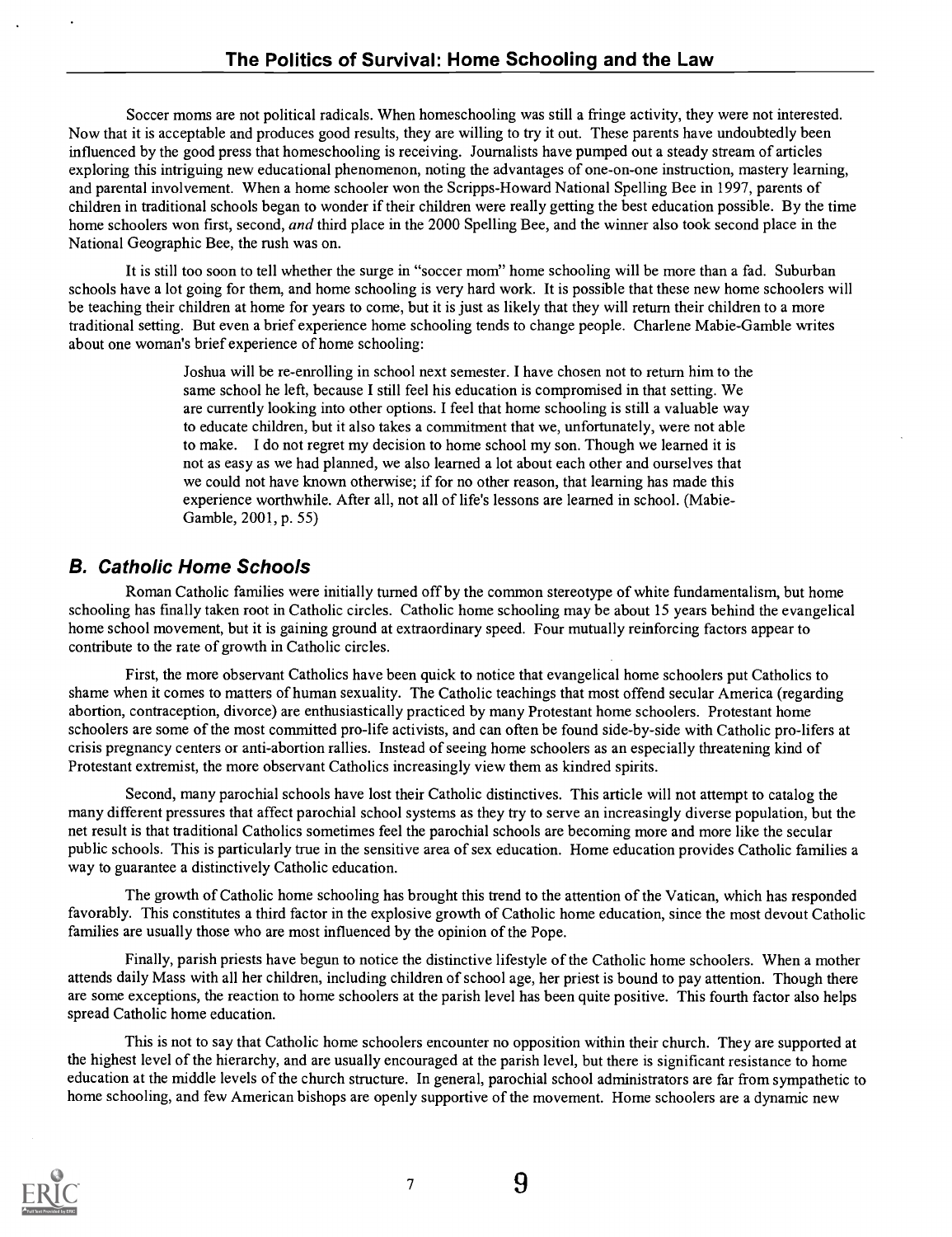force within American Catholicism, and it is too early to tell whether they will become "mainstream" or "marginal" within that church.

#### C. African-American Home Schools

It is riskier for African-Americans to start home schooling than it is for other families. Grace Llewellyn is a teacherturned-unschooler who wrote The Teenage Liberation Handbook: how to quit school and get a real life and education. She was surprised by an invitation to talk about it at a public high school. Llewellyn writes:

> The final bell rang, and most of the students hoisted their textbook-filled backpacks and went home. But several stayed and clustered around me, their eyes intense. Among them stood a young man whose voice wavered between resignation and longing. He told me his name was Michael. "I totally see what you're saying about school, how it's a waste of time," he said, "And I know there's a lot more I could learn and do on my own. But I can't do it, because I'm black. I walk into some business to get a job, they want to see my diploma. I tell them I educated myself according to my own interests, and it's over. They say, 'Right. Another dropped out-nigger." (Llewellyn, 1996, p. 12)

Yet black families are choosing home education in increasing numbers. Llewellyn suggests several of the reasons why African-American home education is on the rise:

> While I've worked on this book, people have often asked me why black people homeschool. Having only communicated with about twenty families in the process of editing this book, I'm hardly the expert. What I do know is that homeschoolers, in general, are an extremely diverse bunch. People, in general, homeschool so that children can learn more naturally and develop their unique talents. They homeschool to lessen the possibility of children being shot with a gun at school. They homeschool to maintain close family relationships. They homeschool to avoid the brutal school socialization process, which often turns thoughtful, unique children into rude conformists. They homeschool to honor their children's individual learning styles, which are not always compatible with sitting in a desk and shutting up. They homeschool to provide more challenging and thorough academic educations. They homeschool because they are tired of the racist, sexist propaganda that masquerades as truth in history textbooks. They homeschool to break down artificial barriers between life and learning. They homeschool for other reasons too, concerning health, religion, geography, and selfesteem.

> As the writers in this book show, African Americans homeschool for all these reasons and then some. Some homeschool because they see that racial integration in the schools has not always worked for their benefit. (Among other things, they feel that it has disrupted community life and thrust children into hate-filled classrooms where few people encourage or hope for their success.) Some homeschool because they see that schools perpetuate institutionalized racism. Some homeschool because they are tired of curricula emphasizing Europe and excluding Africa. Some homeschool because their children are overwhelmingly treated as problems in schools, and quickly labeled Attention Deficit Disordered or Learning Disabled. Some homeschool because black kids drop out of school at much higher rates than white kids. Some homeschool because they want to continue the Civil Rights struggle for equal educational rights, and they feel that they can best do so by reclaiming their right to help their own children develop fully—rather than by working to get them equal access into conventional schooling. (Llewellyn, 1996, pp. 14-15)

Black families have many reasons to consider home schooling, but they face opposition from inside the African-American community. Black grandparents remember all too well what it cost to get their children into the public schools, and they are not eager for those children to pull their grandchildren out.

Despite this, home education is catching on within the black community, and each new African-American home schooler opens the door for many more. As Grace Llewellyn puts it:

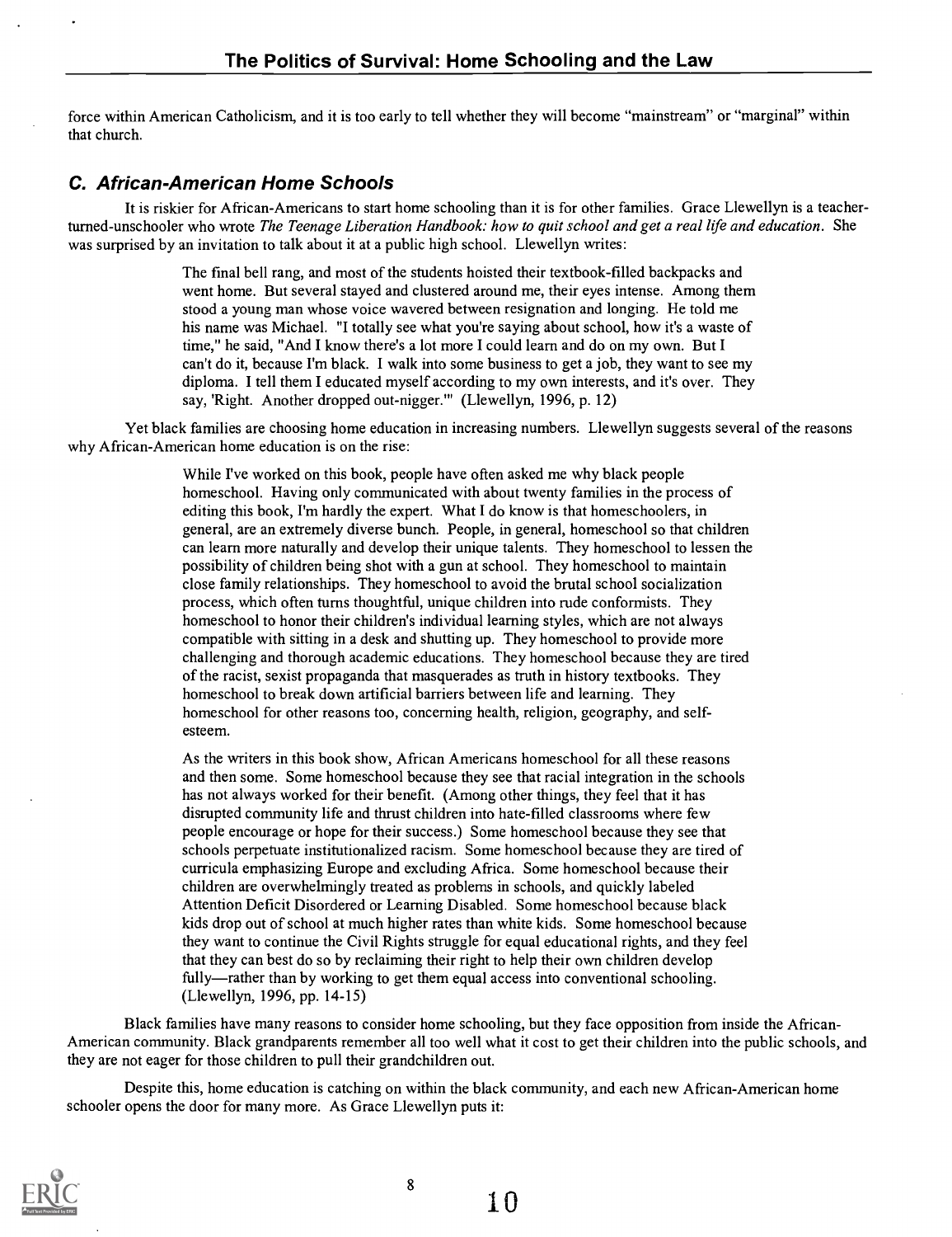Later I thought back to the conversation, and I wished that I had also been able to say, simply, "Well, Michael, black people homeschool too." But at the time I didn't know whether that was even true.

Now I know that it is true, and that many black people homeschool to save themselves from a system which limits and destroys them, to reclaim their own lives, families, and culture, to create for themselves something very different from conventional schooling. I also know that the numbers of these people increase every year, and—especially when I remember my first year of teaching—I hope the numbers will continue to increase, by hundreds and thousands. I remember the horrifying smell of human energy and talent rotting in all schools, any schools, but especially in the mostly black, badly funded schools where I substitute taught in Oakland, California. I remember a Friday when the school secretary told me to plan on coming back Monday because the chemistry teacher liked to take Fridays and Mondays off. I remember walking past vice principals' offices that were bulging with young men who had been kicked out of class. I remember the soft eager eyes of preschoolers and the hard cynical eyes of high school seniors. I remember the principal who introduced me as a long-term sub for a choir teacher, telling the class it didn't matter what they thought of my teaching, the state had given me a certificate (though in English, not music) and that's all they needed to know. (Llewellyn, 1996, pp. 13-14)

If governments don't fix the problems with predominantly black schools, families will. They will pull their children out and teach them at home.

### V. Legalizing Home Education

The modern home school movement has many sociological layers, as we have seen. But every stratum of the home school community is subject to the same laws. In this section, we examine the legal developments that took home schooling from an act of civil disobedience to a statutory right.

#### A. Underground Education

Truancy is a crime in every state, but the truancy laws only work if the government knows that a child is out of school. The home schoolers of the 1960s discovered that it is not all that hard to keep a child out of school and out of court. No one knows how many "underground home schoolers" there were in the late 1960s and early 1970s, but in many states, the only way to home school was to hide. Thousands of families did so successfully.

#### B. In Search of Freedom

There were a few states where home education was legal. Oklahoma, for example, has a constitutional provision that refers to home education. The Oklahoma Constitution requires the legislature to provide for compulsory attendance at some public or other school, "unless other means of education are provided of all children in the State who are sound in mind and body, between the ages of eight and sixteen, for at least three months each year." The "other means of education" language was added for the specific purpose of protecting the right of parents to choose home schooling. In 1907, during the Oklahoma Constitutional Convention, one of the delegates, Mr. Buchanan, proposed that the phrase "unless other means of education be provided" be added to Article 13, Section 4. Favorably responding to Mr. Buchanan's proposal, another delegate, Mr. Baker stated, "I think Mr. Buchanan has suggested a solution. A man's own experience sometimes will teach him. I have two little fellows that are not attending a public school because it is too far for them to walk and their mother makes them study four hours a day." As a result of this discussion on home schooling, the "other means of education" language was added to Article 13, Section 4.

The Supreme Judicial Court of Massachusetts permitted home education (as opposed to child labor) in Commonwealth v. Roberts, 34 NE 402 (Mass. 1893). The court emphasized that the object of the statute is that "all children shall be educated, not that they shall be educated in a particular way."



9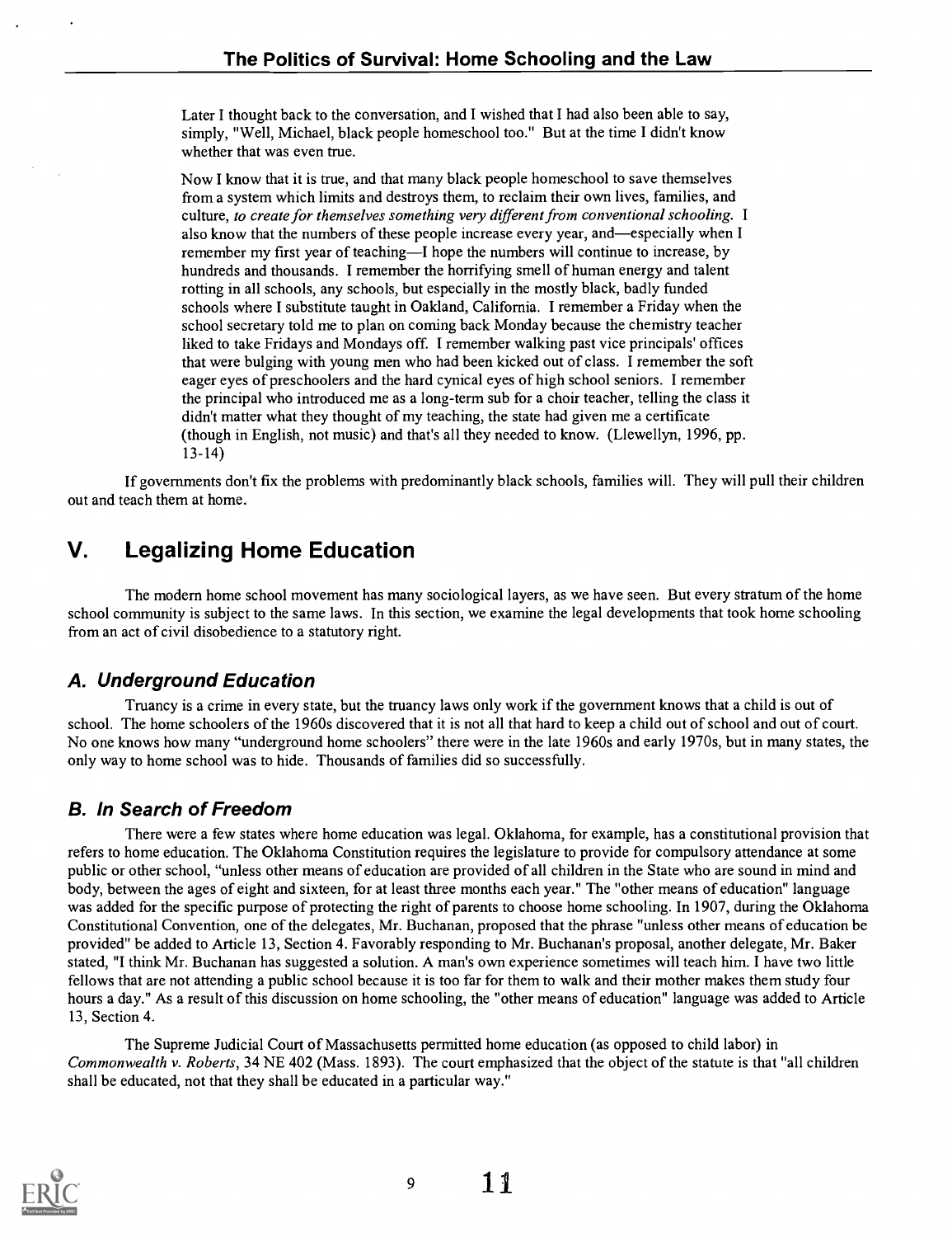An Indiana court permitted home schools as far back as 1904 in State v. Peterman, 32 Ind. App. 665, 70 N.E. 550  $(1904)$ . The court defined a school as "a place where instruction is imparted to the young..... We do not think that the number of persons, whether one or many, make a place where instruction is imparted any less or any more a school." (Peterman, at 551.) Quoting the Roberts decision in Massachusetts, the Indiana court said: "[T]he object and purpose of a compulsory educational law are that all the children shall be educated, not that they shall be educated in any particular way." (Peterman, at 551.) The Court concluded; "The result to be obtained, and not the means or manner of attaining it, was the goal which the lawmakers were attempting to reach. The [compulsory attendance] law was made for the parent who does not educate his child, and not for the parent who ... so places within the reach of the child the opportunity and means of acquiring an education equal to that obtainable in the public schools...." (Peterman, at 552.)

The Illinois Supreme Court recognized a right to teach a child at home in 1950 when it decided People v. Levisen, 404 Ill. 574, 90 N.E.2d 213 (1950). This landmark case held that a "private school" is "a place where instruction is imparted to the young ... the number of persons being taught does not determine whether a place is a school." (404 Ill. at 576, 90 N.E.2d at 215.) The Illinois Supreme Court emphasized the right of parents to control their children's education: "Compulsory education laws are enacted to enforce the natural obligations of parents to provide an education for their young, an obligation which corresponds to the parents' right of control over the child. (Meyer v. Nebraska, 262 U.S. 390, 400.) The object is that all shall be educated, not that they shall be educated in any particular manner or place." (Levisen, 404 Ill. at 577, 90 N.E.2d at 215.)

Virginia was a haven for home schoolers after it enacted an exemption from compulsory attendance for conscientious objectors in 1954. There were Amish and Mennonite communities that refused to send their children to the public high schools, so Virginia took the conscientious objector language from the federal draft code and adapted it to the school setting. Virginia Code section 22.1-257(B) requires school boards to exempt from compulsory attendance "any child who, together with his parents, by reason of religious training or belief, is conscientiously opposed to attendance at school." Virginia home schoolers tell the legend of "Mario the Amish Guy," who started off as an unschooler in New York City but then moved to the Shenandoah Valley, put on Amish garb, grew a beard, and successfully claimed Virginia's religious exemption.

#### C. Early Skirmishes

John Holt was as much of a pioneer in home school law as he was in the field of education. In his book Teach Your Own, first published in 1981, Holt told families how to present a legal defense of home education. Holt wrote:

> Most judges in family or juvenile courts, where many unschooling cases will first be heard, probably don't know this part of the law either, since it is not one with which they have had much to do.

This means that when we write up home schooling plans, we are going to have to cite and quote favorable rulings. The more of this we do, the less schools will want to take us to court, and the better the chances that if they do we will win. (Holt, 1981, p. 272)

Holt then spells out a number of early cases that home schoolers could use in their defense in court. (Holt, 1981, pp. 273-294) Most of these were trial court decisions, which never appear in any published legal reporting service. Holt cites State of Iowa v. Sessions, (Winniesheek County District Court, 1978); Commonwealth of Virginia v. Geisy (Norfolk Juvenile and Domestic Relations Court, 1979); and Michigan v. Nobel (57th Dist. Ct., Allegan County, Mich. 1979). The early issues of Growing Without Schooling were filled with citations of trial court rulings home schoolers had won. These cases gave parents confidence and helped the home school movement grow.

The first significant reported<sup>4</sup> case of the modern home school movement came in New Jersey. According to New Jersey law, a child must attend a public school "or a day school in which there is given instruction equivalent to that provided in the public schools for children of similar grades ... or receive equivalent instruction elsewhere than at school." Home schoolers argued that they satisfied the "elsewhere than at school" portion of the statute in State v. Massa, 95 N.J. Super. 382, 231 A.2d 252 (Morris County Ct. Law Div. 1967).

<sup>4 &</sup>quot;Reported cases" set forth principles of law that can be cited in other legal proceedings, while unreported cases generally do not. When a home school family is acquitted in a criminal trial, that ruling is not reported and is not generally relevant in other cases. When a family loses in criminal court, appeals that loss, and wins at the appellate level, the appellate decision announces a principle of law that can be cited in other cases.

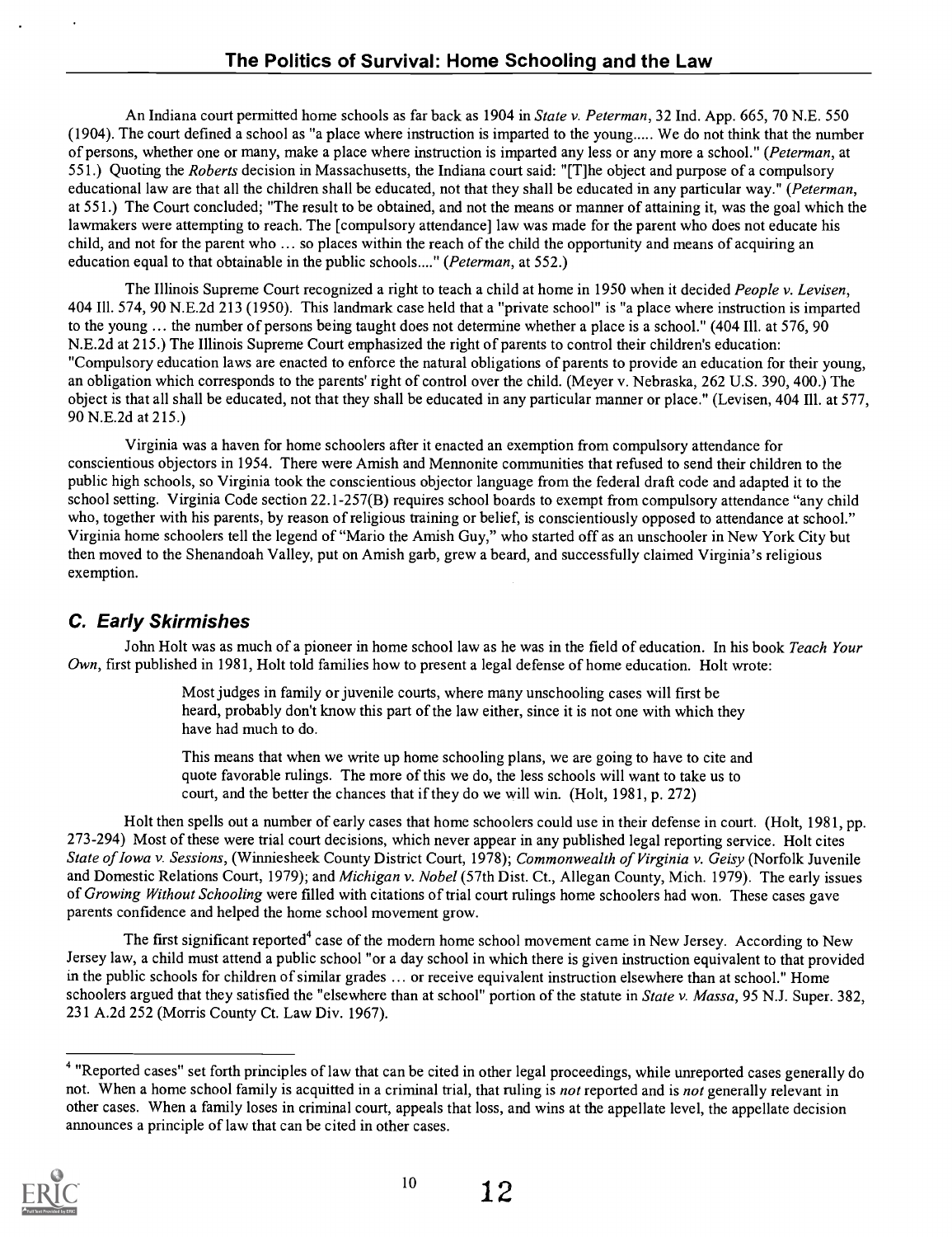The Massa court agreed. "This court agrees with the above decisions that the number of students does not determine a school and further, that a certain number of students need not be present to attain an equivalent education." (Massa at 256.) The court reiterated Roberts, emphasizing that the object of the statute is that "all children shall be educated, not that they shall be educated in a particular way."  $(Id.)$ 

#### D. The Absent ACLU

Home schoolers did win some cases, but it was hard to find a lawyer who knew anything about home schooling except that it was illegal. As John Holt wrote:

> For some time, we unschoolers are not likely to find many lawyers, anywhere in the country, who know as much about the law on unschooling as we know or can easily find out. This is not an issue about which most lawyers have concerned themselves. We cannot rely on them to work out good strategies and write good briefs for us—at least, not at a price that most of us can afford. We are going to have to do much of the research, decide what legal action we want to take, what kind of decision we hope to get from the courts, and put together all our necessary supporting evidence, citations, quotes from rulings, etc. Only after we have prepared the strongest possible case should we think about hiring a lawyer to polish it for us and steer it through the courts. (Holt, 1976, p. 297)

Holt was writing about filing suit against a local school district, which gave a family a choice between going to court or not going to court. Families did not have the luxury of such a choice when they found themselves defending against criminal charges. In those cases, they needed a good lawyer and they needed one fast.

Many of the early home schoolers were well to the left of the political spectrum, and some assumed the American Civil Liberties Union would rise to defend them.<sup>5</sup> They were sadly mistaken. The ACLU's absence was a critical but often overlooked factor in shaping the subsequent development of home school politics.

The ACLU's absence was not for lack of trying. John Holt wrote the national director of the ACLU, Aryeh Neier, to persuade him to support home schoolers. Holt published that letter in an early issue of Growing Without Schooling:

> Dear Mr. Neier—Thanks very much for your kind invitation to take part in your National Convocation on Free Speech on June 13....

> I think that compulsory attendance laws, in and of themselves, constitute a very serious infringement of the civil liberties of children and their parents. This would be true, I feel, no matter what schools were like, how they were organized, or how they treated children, in short, even if they were far more humane and effective than they actually are.

> Beyond that, there are a number of practices, by now very common in schools all over the country, which in and of themselves seriously violate the civil liberties of children, including ... [Holt goes on to list ten common practices in the public schools. Some of these have since been prohibited by case law or statute, others remain common to this day].

... As long as such outrages go on, I can't get very excited about such issues as the controlling of violence and sex on TV, the rating of motion pictures, the censorship of student publications, or the banning of textbooks and library books on various grounds. People who argue strongly about such things, while accepting without protest the practices I here complain about, seem to me to be straining at gnats while swallowing camels....

To return once more to the matter of compulsory school attendance in its barest form, I think you will agree that if the government told you that on 180 days of the year, for six or more hours a day, you had to be at a particular place, and there do whatever people told you to do, you would feel that this was a gross violation of your civil liberties. The

<sup>&</sup>lt;sup>5</sup> Holt was experienced enough to realize this was unlikely. He recognized that the ACLU was unlikely to oppose compulsory schooling on constitutional grounds. (Holt, 1976, p. 310)



 $11 \t 13$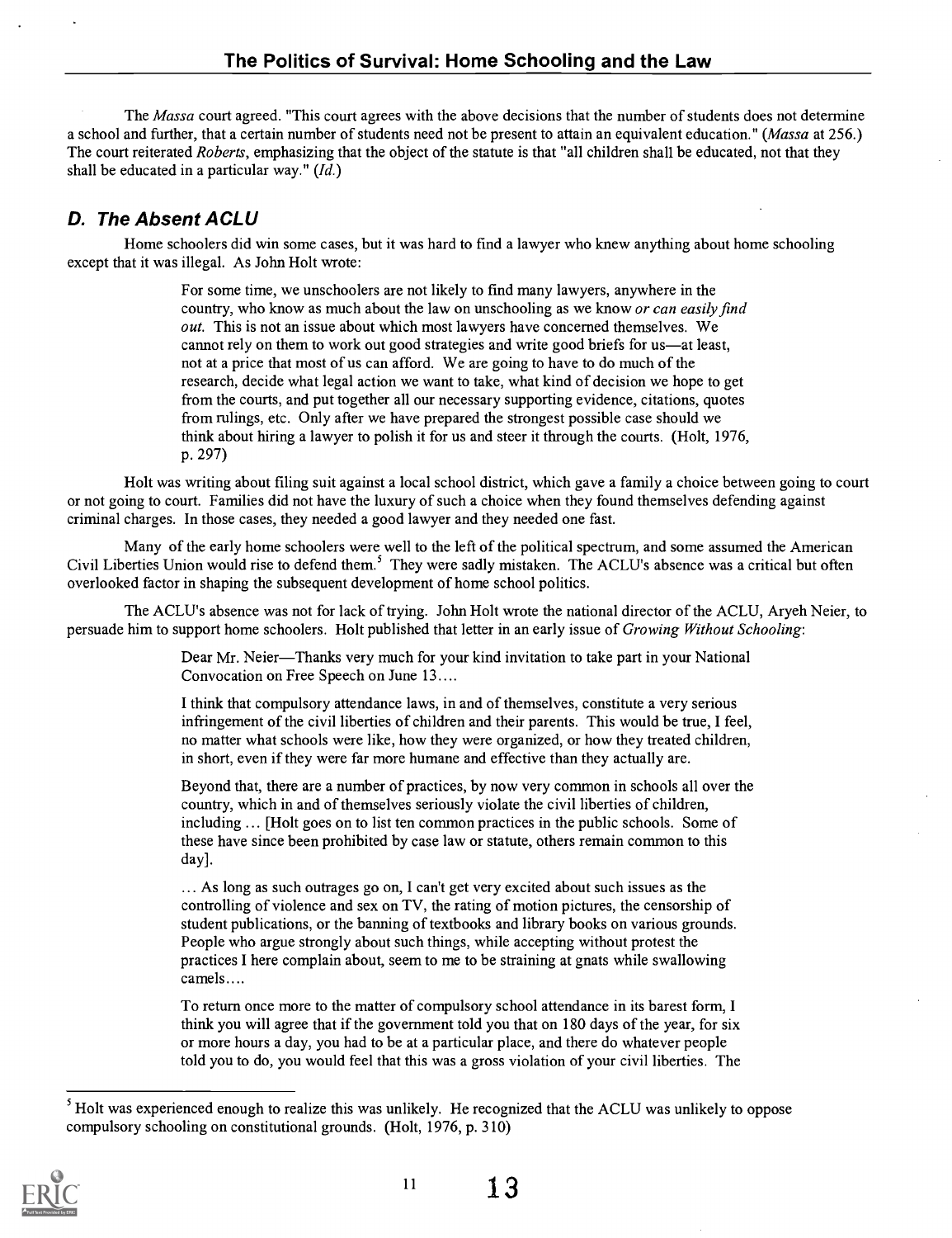State justifies doing this to children as a matter of public policy, saying that this is the only way to get them educated. Even if it were true that children were learning important things in schools, and even if it were true that they could not learn them anywhere else (neither of which I believe), I would still insist that since in other (and often more difficult) cases the ACLU does not allow the needs of public policy as an excuse for violating the basic liberties of citizens, it ought not to in this case. (Holt, 1978, p. 44)

It is not easy to explain why the ACLU chose to stay out of home school cases. After all, the strongest precedent for a right to teach a child at home is Roe v. Wade. Roe's right to abortion is explicitly grounded in a fundamental right to "bear and raise children," and this right was first recognized by the Supreme Court in Pierce v. Society of Sisters, 268 U.S. 510 (1925), a 1925 case which upheld a parent's right to keep a child out of public schools.

If the ACLU had accepted home school cases, it is safe to assume that they would have tried to extend the privacy rights of Roe to include home education. After all, if the constitutional right to "bear or raise children" is important enough to allow a woman to terminate a pregnancy even though many Americans view that act as murder, it ought to be important enough to allow a parent to give a child an alternative form of education.<sup>6</sup>

The ACLU's absence is hard to explain. There is no evidence that the national organization made any top down policy decision to avoid home school cases. There was one successful New Hampshire Civil Liberties Union case, Appeal of Peirce, 122 N.H. 762 (1982), but a computer database search reveals no other reported case in which the ACLU or any of its state affiliates supported the right to home school. For some reason, however, the organization as a whole seemed uninterested in winning this kind of case.

#### E. Void for Vagueness

The early home school cases were generally won using the kind of arguments the ACLU has perfected. The single most successful argument in the early years was the "void for vagueness" defense that the ACLU has used so successfully as a defense to obscenity or loitering laws.

In states where the compulsory attendance law required attendance at a public school or "equivalent instruction elsewhere," home schoolers argued that their homes were equivalent. The earliest case on this point took place in New Jersey. In 1965, the New Jersey Supreme Court ruled that a home school might be able to provide equivalent instruction. (State v. Vaughn, 44 N.J. 142 (1965).) Public school officials insisted that "equivalent instruction" would have to include more than just equivalent academics. The school establishment insisted upon equivalent social interaction, too. When a home school family was prosecuted for lack of socialization, however, the court sided with the home schoolers. )Massa, supra.)

In states where the compulsory attendance law required attendance at a "private school," home schoolers argued that their home was a private school. In some states, the courts promptly rejected this claim. In others, the judges gave home schoolers the benefit of the doubt.

In Roemhild v. Georgia (251 Ga. 569, 308 S.E.2d 154 (Ga. 1983)), the Georgia Supreme Court declared Georgia's compulsory attendance law "unconstitutionally vague." (Roemhild, 308 S.E. 2d at 159.) The court reasoned: "...we conclude that the statute is not sufficiently definite to provide a person of ordinary intelligence, who desires to avoid its penalties, fair notice of what constitutes a "private school...." (Roemhild at 158.) "Furthermore, the statute violated a second due process value in that it impermissibly delegates to local law enforcement officials, judges, and juries the policy decision of what constitutes a private school." (Id.)

In Wisconsin v. Popanz (112 Wis. 2d 166, 332 N.W.2d 750 (Wis. 1983)), the Wisconsin Supreme Court held that the compulsory attendance law was "void for vagueness insofar as it fails to define private school." (Popanz, 332 N.W. 2d at 756.) The Court explained: "The persons who must obey the law should not have to guess at what the phrase 'private school' means. They should have some objective standards to guide them in their attempts to 'steer between lawful and unlawful conduct.' (Grayned v. City of Rockford, 408 U.S. 104 (1972).) Furthermore, standards cannot lie only in the minds of persons

 $<sup>6</sup>$  It is interesting to speculate how the home school movement would have been different if the right to home school had been</sup> successfully built upon an abortion-rights foundation. It seems safe to assume that the "religious right" would view home schoolers with suspicion, if not overt hostility. If the ACLU had defended home schooling, Christian home schoolers would probably find themselves in the same uncomfortable shoes that left-leaning home schoolers find themselves in today.

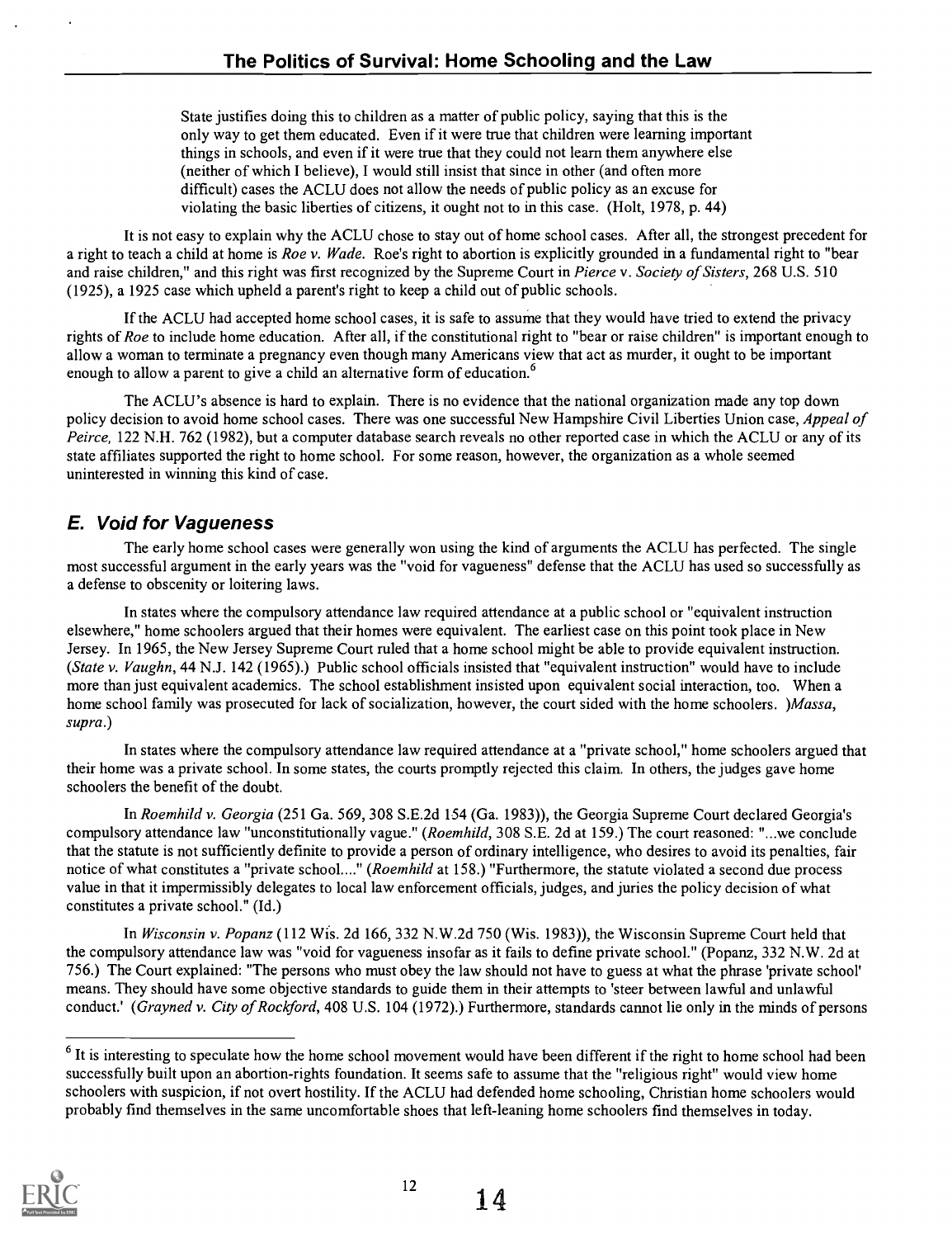whose duty it is to enforce the laws. We must conclude that statute fails to provide fair notice to those who would seek to obey it and also lacks sufficient standards for proper enforcement." (Popanz, at 756.)

The Minnesota Supreme Court ruled that Minnesota's requirement that private and home school teachers have qualifications "essentially equivalent" to public school teachers was too vague to "serve as a basis for criminal conviction," and therefore, was an unconstitutional violation of due process under the 14th Amendment. (Newstrom v. State, 371 N.W.2d 525, 533 (Minn. 1985).)

These early cases created a new opportunity for home schoolers to thrive in those states and in others that had vague, old-fashioned laws.

#### F. Looking for Loopholes

Not all states had vague laws, however. Some permitted education in the home as long as the local public school district "approved" the instruction in advance. Many early home schoolers managed to get approval from open-minded school officials, but far more were rebuffed. School officials who refused to approve a home school program tended to prosecute parents who went ahead and taught their children at home without permission.

Local home school groups began to learn which school districts were receptive to home education and which were not. A patchwork approach to home education began to develop, where local home school leaders learned how to negotiate approval out of local public school officials. In hostile districts, home schoolers learned how to hide or made plans to move.

Approval in advance by local school officials worked reasonably well for some home schoolers in some school districts, but it was completely unacceptable for a brand-new national organization that was committed to defending every home schooler in every school district, including those who had strong religious objections to asking "Caesar" for permission to teach Christian values to their own children. The Home School Legal Defense Association (HSLDA) was formed in 1983 with just that mission.

If HSLDA had started off with big budgets and high-powered lawyers, it probably would not have tackled this problem as it did. But HSLDA started off as a cardboard box full of membership applications under Mike Farris's bed. HSLDA's first full-time employee was Chris Klicka, then a law student at Oral Roberts Law School. Klicka had spent a summer at the Rutherford Institute researching the compulsory attendance laws in all 50 states. When he started work at HSLDA, he set in finding every loophole in every law.

There'were plenty of loopholes to find. There was some way to get away with home schooling in the majority of states by 1983, although the vast majority of school district superintendents still assumed they had the power to prosecute home schoolers if they refused to cooperate with the school system. HSLDA tended to attract the families who were least willing to cooperate, and the legal battles began in earnest.

Klicka sat down to write the book on home school law. Home Schooling in America: A Legal Analysis, has since become the definitive statement on home education in America,' not so much because Klicka's interpretation of the law was widely accepted by local school officials or state departments of education, but because HSLDA settled down to the long, slow process of systematically insisting upon their interpretation of the law in every single interaction with school districts.

Home schooling was so new that local school districts rarely had any official guidance from above on how to handle it. Each school official had to invent the wheel all over again. This placed school officials at a systematic disadvantage in dealing with home schoolers, because HSLDA lawyers knew all the statutes, regulations, policies, and precedents that justified home education. HSLDA made no secret of its willingness to go to court to defend its understanding of the law. In the face of HSLDA's extensive knowledge and single-minded purpose, most districts looked for ways to tolerate home schoolers instead of prosecuting them

#### G. Constitutional Challenges

There were a few states, however, where there was strong leadership from above. In Texas, for example, the Texas Education Agency instructed school officials that home education was not legal and that home schoolers should be prosecuted if they would not put their children into traditional schools. HSLDA members in Texas joined a class action suit to block this prosecution. Home schoolers argued that Texas was discriminating against parents by permitting any private school to operate except a private school operated by parents. The trial court agreed that this was enough of a possibility that

<sup>&</sup>lt;sup>7</sup> Significant portions of this paper have been taken directly from Klicka's work with his kind permission.



 $13 \t 15$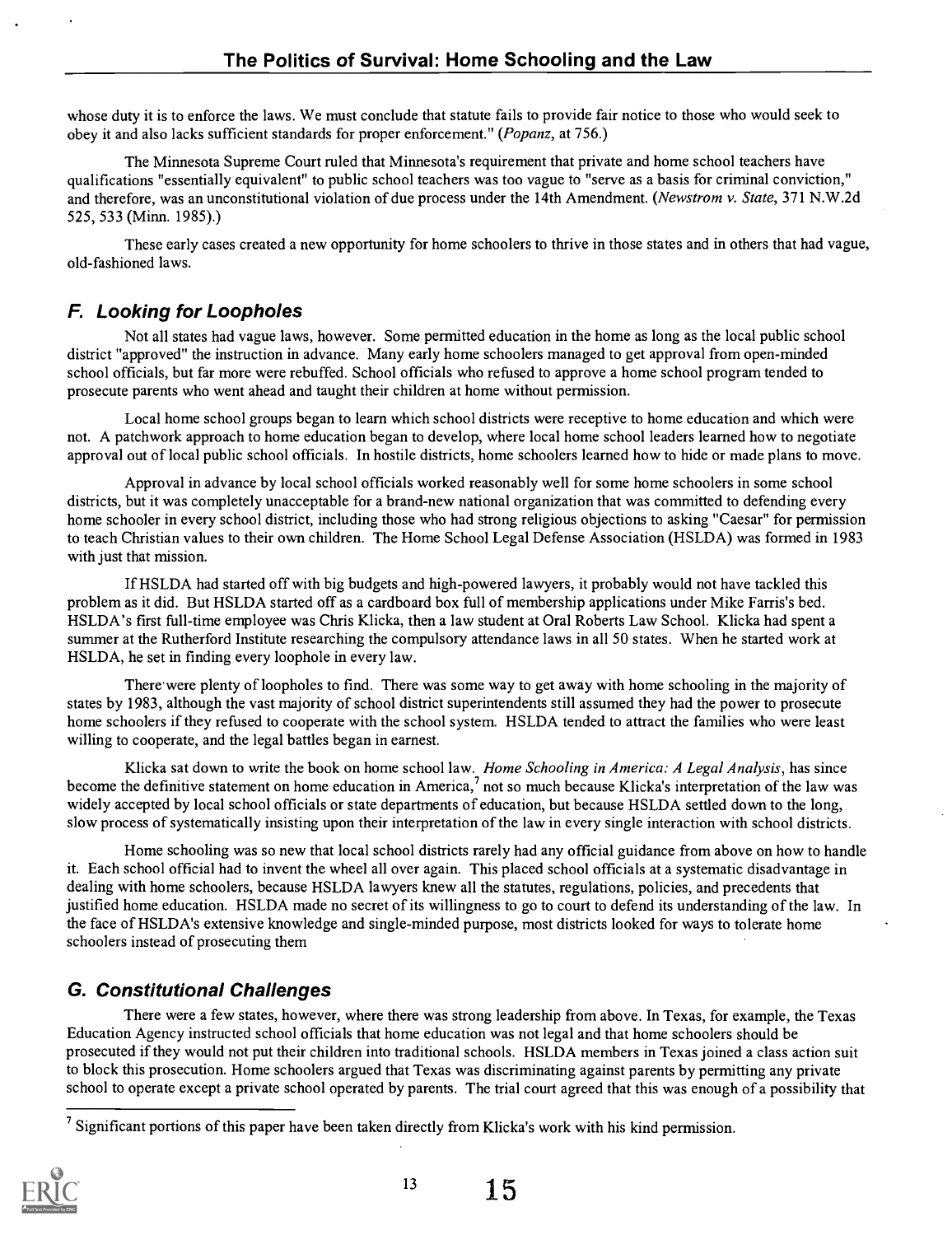criminal charges against home schoolers should be enjoined until a final determination of that question could be made. Leeper v. Arlington Indep. School Dist., No. 17-88761-85 (Tarrant County 17th Judicial Ct., Apr. 13 1987).8 Home schoolers in Texas were suddenly free from the threat of prosecution.

The Leeper decision was HSLDA's first big win as a plaintiff in a case. Over the next few years, HSLDA lawyers filed a series of broad constitutional challenges for HLSDA members in other states where home schoolers were under attack.

Pennsylvania and New York each had an "approval" law that meant that home schoolers could not operate without individualized approval by their local school superintendent. In each state, scores of HSLDA members were in court. HSLDA filed Jeffery v. O'Donnell (702 F.Supp. 516 (M.D. Pa. 1988)) in Pennsylvania and Blackwelder v. Safnauer (689 F. Supp. 106 (N.D.N.Y. 1986)) in New York.

The two cases made essentially identical federal claims about essentially identical state laws on essentially identical facts. The two courts came to opposite conclusions. The *Jeffery* court struck down Pennsylvania's compulsory attendance law. The Blackwelder court upheld New York's.

#### H. Legislative Victories

The loss in New York did not make a big difference to home schoolers in that state. On the same day that Blackwelder was decided against them, the New York Board of Regents issued regulations legalizing and regulating home education. The Pennsylvania Legislature did much the same when it passed a new compulsory attendance law that permitted home education under certain conditions.

By 1987, home schoolers had achieved enough legitimacy that lawmakers were finally willing to consider permitting home education, subject to certain regulations. In general, legislators were willing to allow parents to teach their own children as long as they provided an annual notice of their intent to teach a child at home and submitted evidence of academic achievement at the end of the school year. The following states adopted home school statutes or regulations:

1982: Arizona, Mississippi 1983: Wisconsin, Montana 1984: Georgia, Lousiana, Rhode Island, Virginia 1985: Arkansas, Florida, New Mexico, Oregon, Tennessee, Washington, Wyoming 1986: Missouri 1987: Maryland, Minnesota, Vermont, West Virginia 1988: Colorado, New York, South Carolina, North Carolina, Pennsylvania 1989: North Dakota, Hawaii, Maine, Ohio 1990: New Hampshire, Connecticut 1991: Iowa

By 1989, there were only three states where home education was still a crime. Iowa, North Dakota, and Michigan were the last home school holdouts. The North Dakota Supreme Court ruled against home schoolers seven times before 1989, when the "Bismarck Tea Party" persuaded the legislature to change the law.

Home schooling was still illegal in Iowa, thanks in large part to Kathy Collins, the attorney who used to handle home education issues for the Iowa Department of Education. In 1987, Attorney Collins wrote:

> Children are not chattel; they are not personal property. They are not "owned" by their parents, nor do they "belong" to the state. The Christian fundamentalists who want the freedom to indoctrinate their children with religious education do not understand that the law that prevents them from legally teaching their kids prevents someone else from abusing theirs.

Compulsory attendance laws are protectionist in nature. Their purpose is twofold: to protect the state by ensuring a properly educated citizenry; to protect the children by ensuring that their labor is spent attaining an education. Any law that would allow

<sup>&</sup>lt;sup>8</sup> The trial court blocked any further prosecutions while the case worked its way through the court system. It took seven more years before the Texas Supreme Court ultimately upheld this decision in Texas Educational Agency, et al., v. Leeper, et al., 893 S.W.2d 432, (Tex. 1994).

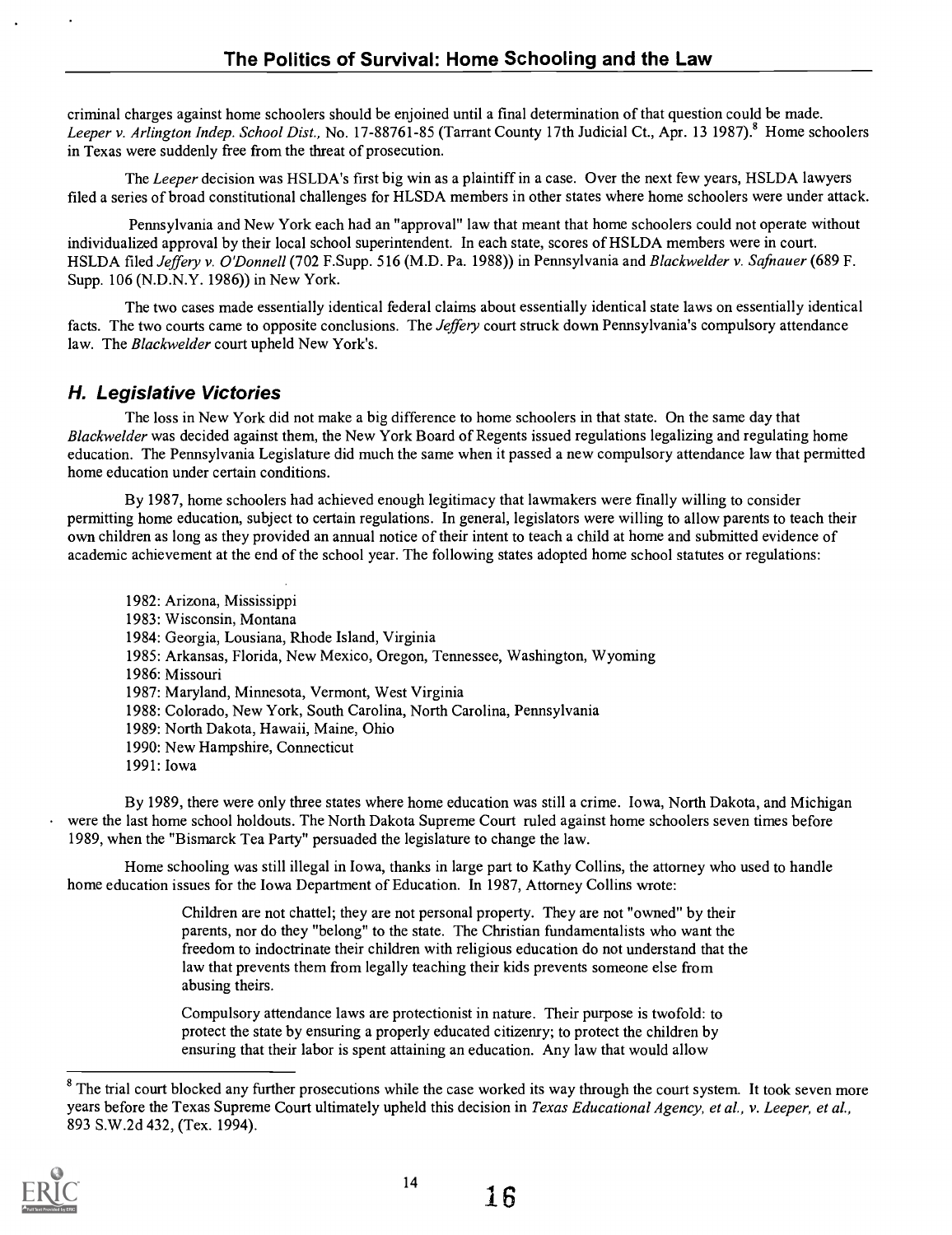Christians to teach their children without oversight or interference from the state would also allow parents with less worthy motives to lock their children in a closet, use them to babysit for younger siblings, or have them work twelve hours a day in the family hardware store. Opening the door for the lamb allows the lion to enter as well....

It has taken nearly two centuries to enact the many legal protections existing today for children. Abrogating the state's compulsory-attendance laws, or weakening them by allowing parents to teach children at home, is no less than a giant genuflection backward. The precarious balance of parents' rights versus children's rights should never be struck in favor of the parents. While the Religious Right carries the Christian flag into battle, the state must steadfastly hold high the banner of the child. (Collins, 1987, p. 11)

Despite Collins' very best efforts, the Iowa Legislature finally passed a home school law in 1991. That left Michigan as the very last state to prohibit home education by anyone but a certified teacher. The DeJonge family had spent eight years in court, and had lost every single hearing before they reached the Michigan Supreme Court. By a 5-4 decision, that court held that the Michigan compulsory attendance law violated the rights of parents who had a sincere religious objection to using certified teachers. (People v. DeJonge, 442 Mich. 266 (1993).) In a companion case, the court ruled in favor of the Clonlara School, which used certified teachers as required by law, but only for a few hours each school year. The rest of the instruction was provided by parents. (Clonlara, Inc. v. State Bd. of Educ., 442 Mich. 230 (1993).)

These two cases effectively eliminated Michigan's ability to prosecute home schoolers, but not their power to try. Two and a half years later, the legislature enacted a home education law that eliminated all notice and reporting requirements.<sup>9</sup> The battle for Michigan was finally over.

### VI. Holding Ground

By the middle of 1993, home schooling was finally legal in all 50 states. The challenge for the home schooling movement shifted from making home education possible to keeping it free. This proved to be as big a task as ever.

#### A. The National Education Association

Home schoolers have not yet won over all their opponents. The National Education Association, in particular, has voted to abolish home education every year since 1988:

> The National Education Association believes that home schooling programs cannot provide the student with a comprehensive education experience. When home schooling occurs, students enrolled must meet all state requirements. Home schooling should be limited to the children of the immediate family, with all expenses being borne by the parents/guardians. Instruction should be by persons who are licensed by the appropriate state education licensure agency, and a curriculum approved by the state department of education should be used.

> The Association also believes that home-schooled students should not participate in any extracurricular activities in the public schools.

The Association further believes that local public school systems should have the authority to determine grade placement and/or credits earned toward graduation for students entering or re-entering the public school setting from a home school setting. (1988, 2000) (National Education Association, 2000)

<sup>&</sup>lt;sup>9</sup> Michigan Compiled Laws § 380.1561(3)(f) exempts a child from attendance at a public school if the child is being educated at the child's home by his or her parent or legal guardian in an organized educational program in the subject areas of reading, spelling, mathematics, science, history, civics, literature, writing, and English grammar. There are no reporting or notification requirements.

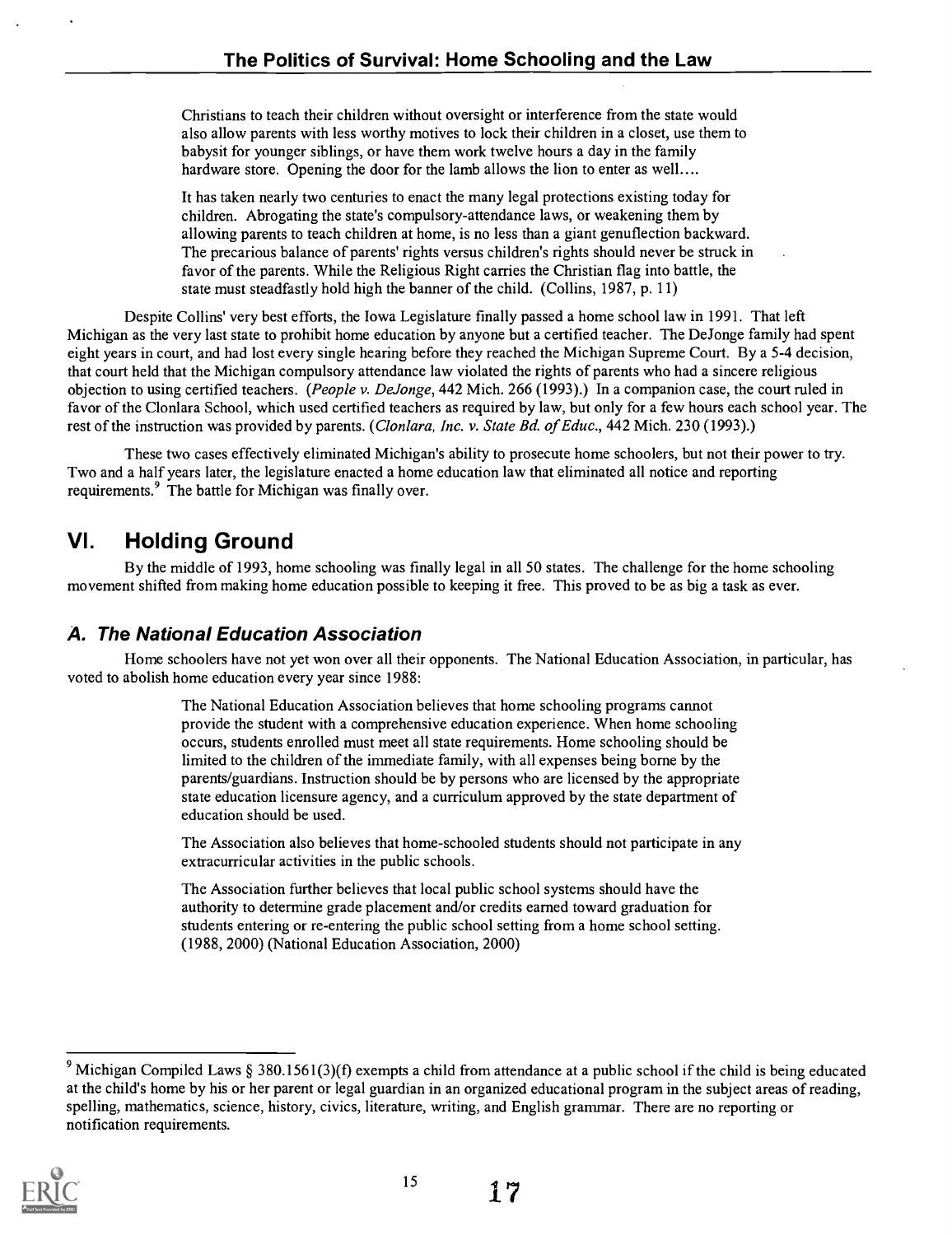#### B. H.R. 6

Given the National Education Association's stated position and that union's influence within the Democratic Party, many home schoolers had reason to fear the election of Bill Clinton as President in 1992. The home school movement had abolished the last significant barrier to home education at the state level, but now they faced Democrat majorities in the House of Representatives, Senate, and White House. Would the Clinton Administration support home education? The first big test came with House Resolution 6 of 1994.<sup>10</sup>

H.R. 6 was a reappropriations bill for the Elementary and Secondary Education Act (ESEA). Ordinarily such bills deal with public education and would have little, if any, impact on home educators. But in 1994, a few small wording changes affected thousands upon thousands of home schooling families, and resulted in over a million phone calls to Congress.

#### The Miller Amendment

Just before sending H.R. 6 back to the House floor, the Education and Labor Committee approved Congressman George Miller's amendment (Section 2124(e)). His amendment stated:

> ASSURANCE.—Each State applying for funds under this title shall provide the Secretary with the assurance that after July 1, 1998, it will require each local educational agency within the State to certify that each full time teacher in schools under the jurisdiction of the agency is certified to teach in the subject area to which he or she is assigned.

Many local school authorities believe that home and private schools are under their jurisdiction, so home schoolers were concerned. The new defmition of schools in H.R. 6 made the Miller amendment unacceptably threatening. The word "nonprofit" had been added to the definition of schools in H.R. 6, changing the definition for the first time since ESEA was enacted in 1965. Where the word had previously been understood to refer to public schools, it now clearly meant more.

#### Rep. Armey Offers an Amendment

Concerned by the implications of the Miller amendment and new definitions of "school" in H.R. 6, Representative Dick Armey (R-TX) offered his own amendment to protect home and private schools from the certification requirement: "Nothing in this title shall be construed to authorize or encourage Federal control over the curriculum or practices of any . private, religious, or home school."

Armey's amendment was rejected in the committee on February 14, 1994 on a straight party-line vote in the Democratic-controlled House Education Committee. Armey's office called then HSLDA President Mike Farris and asked him to analyze the Miller amendment. Based upon review of Miller's amendment, the definitional language, and HSLDA's 11 years of defending home schools against legal challenges from local education agencies, Farris felt it was imperative to add protective language to the bill.

#### Rep. Miller Refuses to Negotiate

HSLDA immediately contacted Representative Miller's office to express concern and ask for clarifying language, which is the normal way of handling such situations. Unfortunately, Miller's staff refused to consider any amendments to  $\S$ 2124(e). A quick review of Rep. Miller's voting record showed that he was a staunch supporter of the National Education Association, which had never been favorable to home schoolers. With the rejection of Rep. Armey's amendment, the refusal to negotiate with home schoolers, and a vote only nine days away, HSLDA began contacting its members.

On Tuesday, February 15, 1994, HSLDA staff began preparing for the battle. President Mike Farris drafted a letter to all 435 members of Congress, explaining the threat to home schooling and asking them to support the Armey amendment. Next, arrangements were made for printing, collating, and labeling an "urgent alert" letter from Farris to HSLDA's then 38,000 members.<sup>11</sup> The letter summarized the situation and outlined a six-step plan of action for contacting Congress and

 $^{11}$  HSLDA now has over 70,000 member families.



<sup>&</sup>lt;sup>10</sup> The material in this section has been adapted by permission from material on the Home School Legal Defense Association web page, at www. HSLDA.org.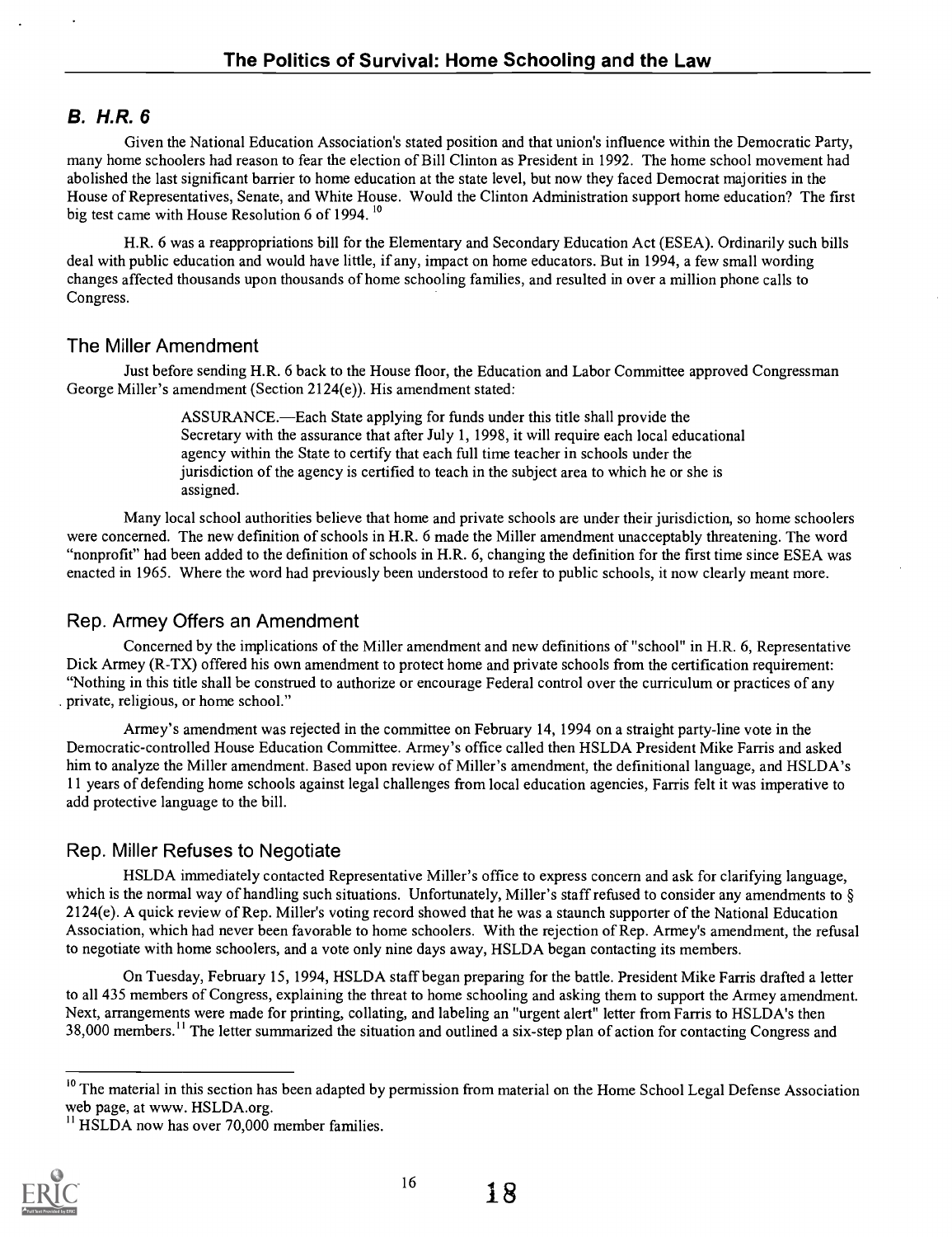spreading the alert to friends and neighbors. Also contained in the mailing was a list of the representatives whose offices did not need to be contacted because they had already assured HSLDA of their support for protective language.

That evening, the National Center for Home Education launched a nationwide fax alert containing the same information to home school leaders around the country.

Twelve hours later, on Wednesday morning, telephone trees across America were abuzz thanks to the efforts of state and support group leaders. Tens of thousands of copies of the fax alert were photocopied and distributed. Christian television and radio shows picked up the alert. CBN's television program The 700 Club and Marlin Maddoux's nationally-syndicated radio show Point of View featured Mike Farris telling the story of H.R. 6.

#### Congressional Phone Lines Overloaded

On Thursday, February 17, more than 60 local home schoolers volunteered to participate in an emergency lobbying effort. Congressional switchboards became so overloaded due to the amount of incoming calls that they literally shut down. Besieged by over 20,000 telephone calls to his office alone, Congressman Miller's staff finally put an answering machine on with a message claiming that he had no intent to regulate home schoolers.

By 9:00 a.m. the following morning, the Capitol Hill switchboards were again jammed as tens of thousands of calls flooded congressional offices. Across America, home schoolers called radio stations, faxed letters, and distributed literature on the Rep. Armey's "Home School/Private School Freedom Amendment." When the receptionists for certain congressmen began giving false information about H.R. 6 to callers, the National Center sent another fax broadcast to help home schoolers respond to confusing and misleading statements about the bill.

Over the weekend, dozens of congressmen visiting their districts for the President's Day recess were confronted at town hall meetings, in their home offices, and elsewhere by concerned parents. Congressman were shocked by the populist response to what many of them believed to be an insignificant provision in a non-controversial bill. Even the Associated Press ran a favorable nationally-syndicated story about the home school telephone blitz of Congress.

Little did Congress know that the battle had just begun. On Monday, February 21 (President's Day ), Dr. James Dobson's Focus on the Family radio show featured Michael Farris and former Congressman Bob McEwen discussing the implications of H.R. 6. HSLDA's membership began receiving their urgent alert letters in the mail. Several Christian school organizations actively jumped on the H.R. 6 bandwagon, sending out their own mailings and fax alerts. Rush Limbaugh discussed H.R 6 on his radio show. Capitol Hill switchboards again closed down as record-breaking numbers of telephone calls poured into Congress.

On Tuesday, February 22, the second wave of telephone calls hit Congress in full force. For the rest of the day, no one on Capitol Hill would get anything done. Several congressmen could not even reach their own staff by telephone. Congressman Armey and Mike Farris continued to fight misinformation about the amendment on the Hill. HSLDA's own office received a record 10,000 incoming telephone calls.

Braving an ice storm early the next morning, Mike Farris and home schoolers from as far away as Missouri made it into D.C. to lobby Congress. Local home school volunteers delivered another letter from Mike Farris to each congressional office. Attached to this letter was a list of thousands of state and local home school organizations from around the country who officially supported the effort to advance the "Home School/Private School Freedom Amendment." Later that day, Farris was interviewed on H.R. 6 by more national media including CNN, Pat Buchanan, and Beverly LaHaye. And, amazingly, the Democrat-controlled House Rules Committee, willing to do almost anything to stop the mounting tide of phone calls, agreed to "open rule" on the floor.

On Thursday, February 24, Armey's staff discovered that the Rules Committee inadvertently reprinted an outdated version of the "Home School/Private School Amendment." HSLDA asked Massachusetts home school leaders Bev Somogie and Marcie Arnett to alert home schoolers in the district of Rules Committee Chairman Joseph Moakley (D). Within the hour, Rep. Moakley's office was flooded with calls and he agreed to allow Armey to revise the amendment on the floor. Senators Ford and Kildee sponsored an ineffective competing amendment and circulated letters undermining the "Home School/Private School Amendment." Armey responded with his own letter, refuting Ford and Kildee's charges. Finally, on Thursday afternoon, debate began on the two amendments. The Ford/Kildee amendment came to a vote and passed 424-1. Representative Miller was the only member to vote for it. Then Armey submitted his revised amendment. Home schoolers around the country watched C-Span with bated breath as congressmen from both parties lined up four and five deep to publicly state their support for the cause of home educators. After an hour-and-a-half of debate, the House voted



17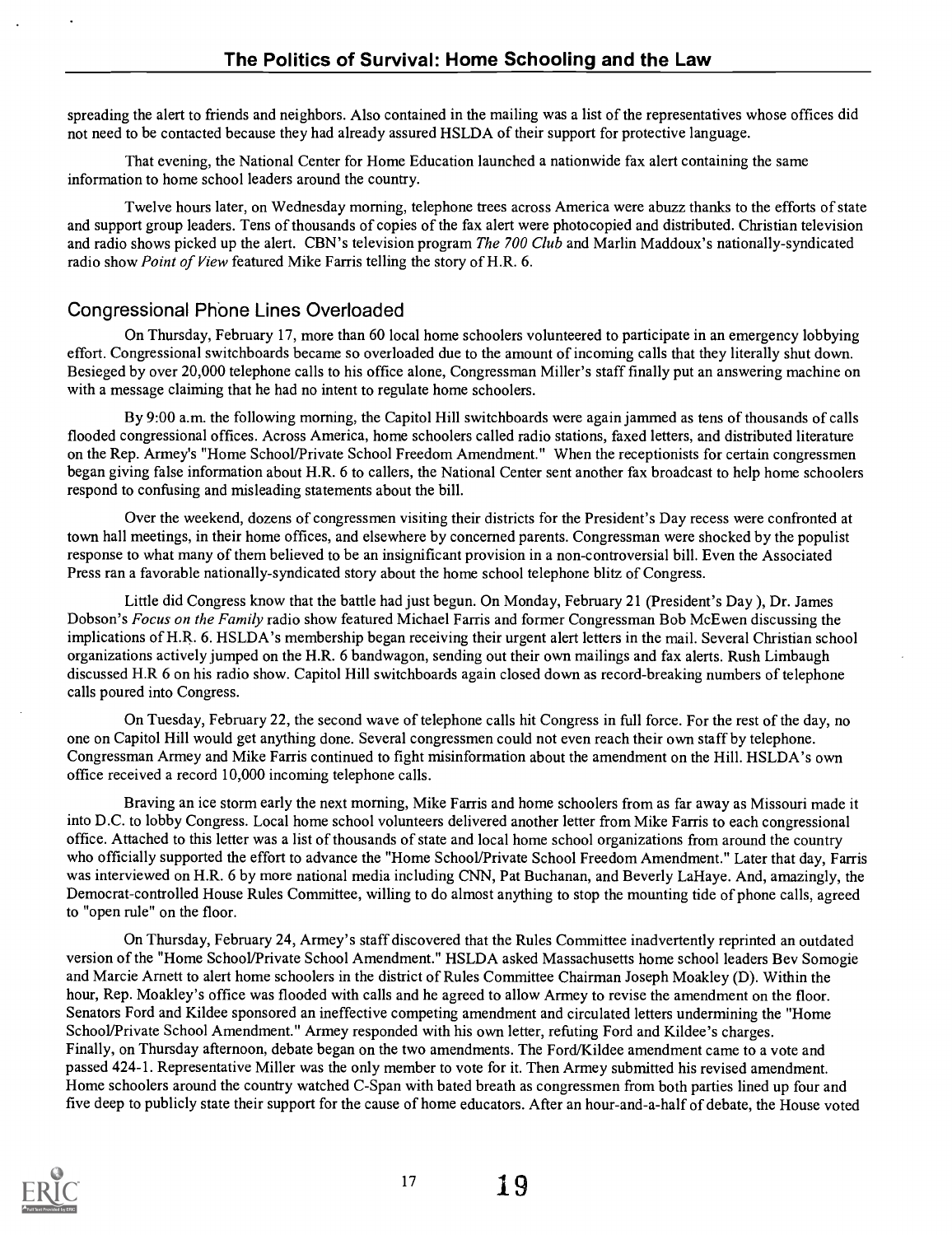on the Armey amendment, and home schoolers won a stunning 374-53 victory! HSLDA sent out fax number five announcing the victory to the home school community.

One week later, DC-area home school families delivered a special 10-pound bag of apples and a note of thanks to each congressional office. Home schoolers all over the country expressed their appreciation by sending flowers to their congressman.

HSLDA's all-out assault on H.R. 6 had an undeniable political impact, but it did not make every home schooler happy. Some were willing to give Rep. Miller the benefit of the doubt, others felt that the Armey Amendment had the potential to federalize home education instead of keeping the federal government out of it. Such home schoolers eventually founded the National Home Education Network<sup>12</sup> to counter the growing impression that HSLDA was the only group speaking for home schoolers.

#### C. National Testing

Home schoolers recognize how fragile their liberty is, and are committed to defending that liberty at all costs. Chris Klicka of HSLDA provides the following first-hand account of one of the more recent political battles for liberty:

> During the 105<sup>th</sup> Congress, I obtained a transcript of a meeting the U.S. Department of Education convened with educators from around the country to discuss the creation and implementation of a national test for all students. A university professor from Kansas, John Poggio, made a startling but obvious statement. He warned, "What gets tested, must be taught." A member of the Delaware Board of Education echoed a similar sentiment. She explained that Delaware would have to adjust its curriculum to fit the national test. The danger was clear. If Clinton was able to create and implement a national test, it would, by default, create a national curriculum. The federal education bureaucracy in Washington, D.C., would control the education of our nation's youth in a more profound degree than ever before. We had to fight this test. But how?

> After meeting with the president of HSLDA, Mike Farris, who agreed battling this national test would be a major priority for us, I contacted Congressman Goodling's counsel [Bill Goodling was the Chairman of the House Education Committee] and told him that Mike Farris agreed we would "pull out all stops" if Goodling introduced a bill to cut off funding to Clinton's national test. The counsel said he would talk to Goodling. A week later, he explained Goodling was willing to introduce a resolution expressing the sense of the House opposing national testing. I told him there was no way we could get home schoolers to flood the Congress with calls over a resolution which had no power to stop testing. I asked him to go back to Goodling and explain we could not help him unless he introduced a bill to permanently ban testing. I emphasized, then and only then, could we deliver calls. A week later Goodling agreed!

> Over the next year and a half, the home schoolers had the opportunity to prove themselves again and again as HSLDA sent out nearly 35 nationwide fax alerts. And the home schoolers responded! Repeatedly the home schoolers flooded the House with calls and we organized our Congressional Action program volunteers to visit every office with packets exposing the dangers of the Clinton national test. In September of 1997, we won the first round in the House: 296 to 125 to stop funding of all national testing. The home schoolers had made the ban on testing viable. A key congressional staff admitted, "Without HSLDA and the home schoolers this could not have happened!"

The National Home Education Network exists to encourage and facilitate the vital grassroots work of state and local homeschooling groups and individuals by providing information, fostering networking and promoting public relations on a national level. Because we believe there is strength in a diverse network of homeschoolers, we support the freedom of all individual families to choose home education and to direct such education.



 $12$  NHEN can be found on the web at www.nhen.org. Its mission statement reads: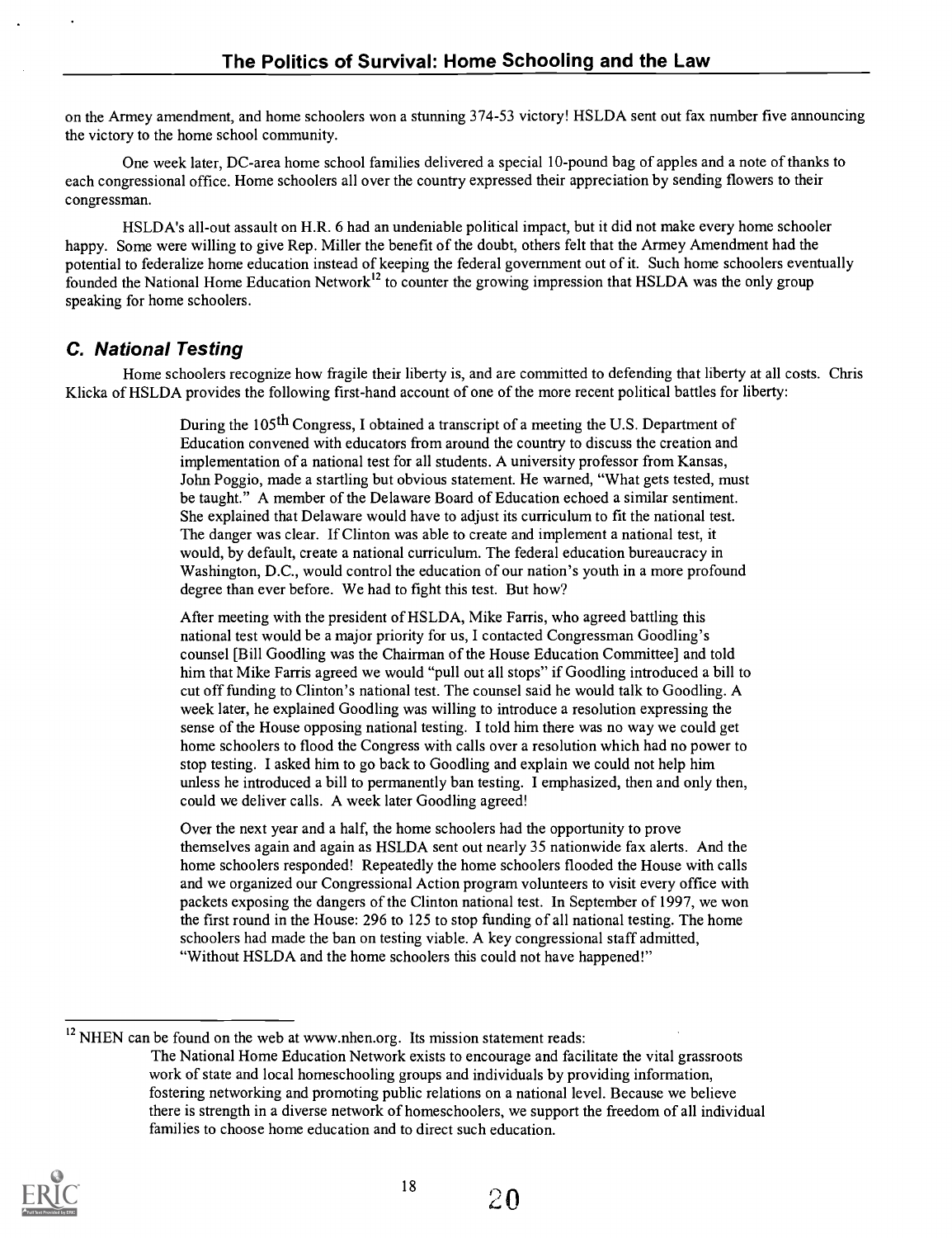In October 1997, the Senate sold us out by compromising the bill and allowing a national test. This was unacceptable. We told the leadership we would unleash another nationwide alert. In high stakes negotiating in conference committee, we achieved a temporary victory. We won a one-year ban on national testing. This meant the fight would continue in 1998. We hoped the grassroots would not become worn out.

At the beginning of the next year, our champion, Congressman Goodling, introduced H.R. 2846, a permanent ban on national testing. Riding on a wave of calls from the home schoolers, the testing ban passed in a vote of 242 to 174. The fight, however, was just beginning. We still had to get the bill through the Senate. Our champion in the Senate was John Ashcroft from Missouri. The only problem is that we did not have a "vehicle" to which to attach our testing amendment.

Meanwhile, I attended a meeting with Senator Coverdell's chief of staff where he was recruiting support for the Senator's "A+ Education Savings Accounts" bill. I told him we could not deliver calls unless something was attached which would really motivate home schoolers to call. . . something like our prohibition on a national test amendment.

A few days later, I received a call from Coverdell's office that they would allow the testing amendment to be attached. The rules, however, required that a separate vote be taken on our amendment. We scheduled a lobby day and set appointments with a majority of senators while simultaneously sending out a nationwide alert to home schoolers to call their two U.S. Senators.

I soon received a call from Senator Lott's office, who was the majority leader, telling me there was "not a chance in -------" that our testing amendment would be successful. They had done a "whip count" earlier in the day and only found 30 senators who would support our testing ban. They urged us not to push for the amendment because we would lose big. Our lobby effort the day before, however, gave us evidence that we were very close to winning the vote. Lott's office told me it was our call. I said we wanted to go forward with the vote. I thought we could win. Besides, it might be our only chance to get a vote that year. In the meantime, the home schoolers were delivering thousands of calls and God's people were praying.

On April 22, 1998, the vote was scheduled. It was amazing to watch. Ashcroft's amendment permanently banning national testing passed in a vote of 52-47! Far more votes than the 30 votes predicted by Lott's office. The Senate leadership was amazed. The home schoolers had pulled it off.

Later in June, we were contacted by the leadership in both the House and Senate, asking us if we would agree to have our testing amendment removed so that the "A+ Education Savings Account" bill could go the president in a "clean" form. (The "A+" bill was subsequently vetoed by the president.) We made Speaker Gingrich and Majority Leader Lott promise, in writing, that our testing amendment would be attached to another bill later in the year. In October 1998, they kept their promise in spite of intense threats from President Clinton. We finally won. A permanent ban on a national test was achieved! (Klicka, personal communication.)

### VII. Home School Politics

The preceding sections describe a surprisingly successful movement. In this section, we will grope for some explanation of the secrets of that success. How did this small group of ragtag radicals become the largest successful educational reform movement in America today? How did they change the laws of all 50 states and enact federal legislation over President Clinton's objections? Three factors seem to make the difference.

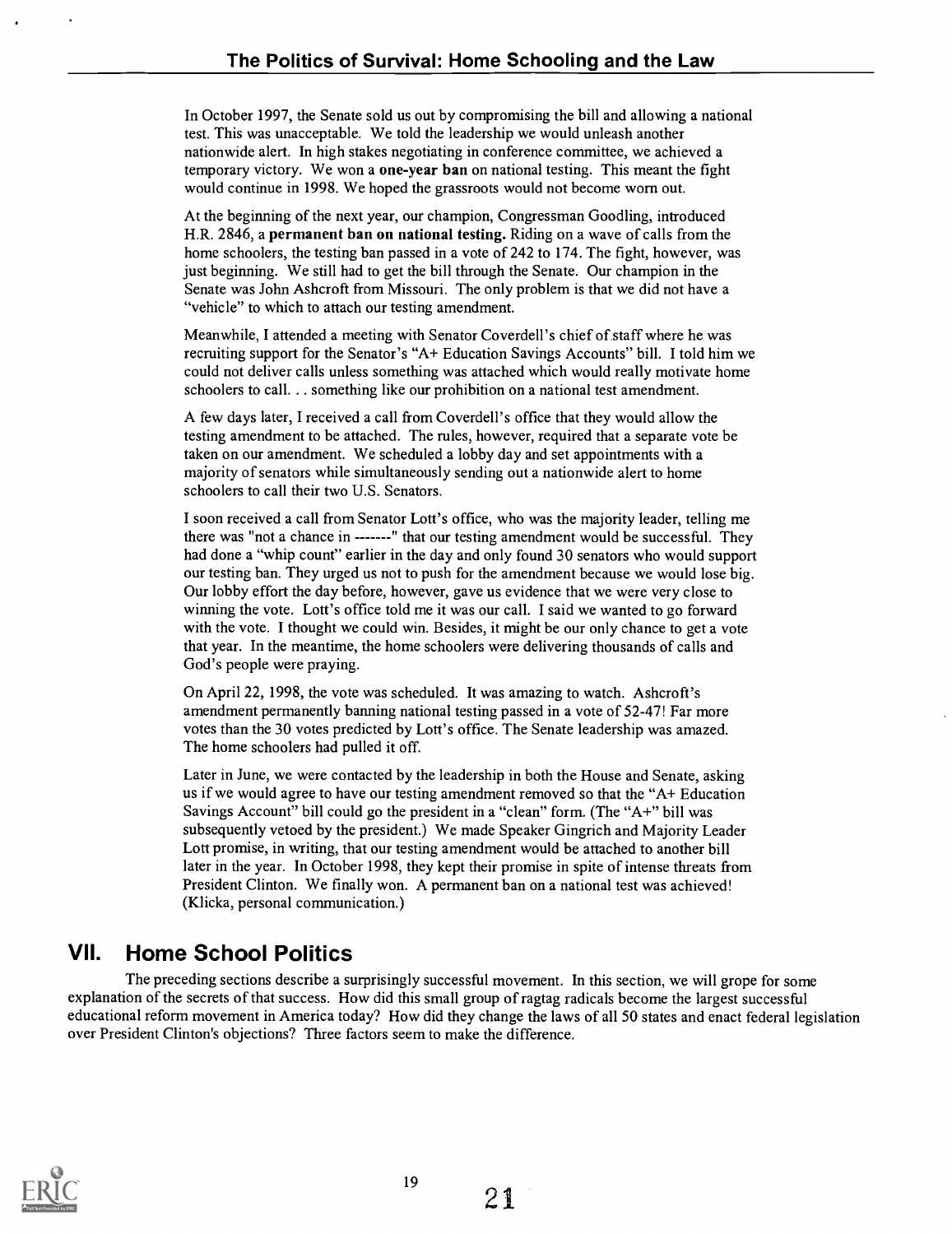#### A. Right Makes Might

According to the "social contract" theories that led to the American Revolution, governments exist to serve certain purposes, and when the government undermines those purposes instead of serving them, the people have the right (perhaps even the duty) to rebel. Most home schoolers believe that governments should protect the safety and integrity of the home and leave the task of childrearing to parents. When parents believe their government threatens their home instead of protecting it, they feel justified in resisting that threat. Laws fade into insignificance when a parent thinks the government threatens the good of his or her children.

This touches on profound issues of political philosophy that need not be resolved for the purposes of this essay. We need not determine whether parents actually have a right to break a law that threatens their home, although such questions have begun to reach the highest courts in our land. (See, e.g., *Troxel v. Granville*, 530 U.S. 57 (2000).) It is enough for us to examine what happens when large numbers of parents *believe* they have a right to go against the law. Home schoolers believe they do have a right to do what is best for their own children in their own homes, whatever the law may say.

A mother's love is an irresistible force, and the compulsory attendance laws are hardly an immovable object. When nineteenth century parents claimed a right to force their children to work in the potato fields instead of sending them to school, it was easy for society to insist that a child's right to an education outweighed the parent's right to the child's income. But when twentieth century parents claimed a right to give their children a better education than that in the public schools, society lost its will to resist.

Home schoolers have gone forth on the courage of their convictions, and the opposing forces of government have melted away at their advance. Time after time, a home school mom with a cardboard box full of books has marched into a superintendent's office to say, "I don't care what the law says. This is what my child needs!" Time after time, the schools have found a way to work around the law, or, if the case goes to court, the judge has found the way, or, if the case is lost, the legislature finds the way, or, if the legislature refuses to act, the family moves on to another state. Good parents don't give up until they have what is best for their children, and home schoolers believe home schooling is best for theirs.

### **B.** Active Citizens<sup>13</sup>

In the 1996 National Household Education Survey (NHES), the U.S. Department of Education's National Center for Education Statistics surveyed 9,393 parents of school age children. The survey asked numerous questions about the extent of family involvement in a variety of civic activities. Some of the questions asked whether the parent had voted recently, telephoned or wrote a public official, signed a petition, attended public meetings, contributed to political campaigns, participated in community service activities, worked for a political cause, or participated in a boycott in the past twelve months. The survey differentiated public schoolers from home schoolers and both religious and non-religious private schoolers. Christian Smith and David Sikkink of the Department of Sociology at the University of North Carolina analyzed the data, which was published in 1999.

By comparing differences in family participation in these various forms of civic involvement, Smith and Sikkink found that home school families and private school families are consistently more involved in all of the civic activities examined than are families with children in public schools. In fact, by an average margin of 9.3%, the private and home school families are more likely than the public school families to engage in any listed forms of civic participation. Up to 13% more private and home schoolers have given money to political causes and up to 15% more have voted in recent elections and telephoned elected officials. An amazing 26% more private and home school families are members of community groups and volunteer at local organizations. (Smith & Sikkink, 1999, pp. 16-20)

The researchers conclude that home schoolers and private schoolers are "definitely not the isolated recluses that critics suggest they might be. It is rather the public schooling families that are clearly the least civicly involved of all the schooling types." Smith and Sikkink state:

> The empirical evidence is clear and decisive: private schoolers and home schoolers are considerably more involved in the public square than are public schoolers even when the effects of differences in education, income, and other related factors are removed from the equation. Indeed, we have reason to believe that the organizations and practices involved in private and home schooling, in themselves,

<sup>&</sup>lt;sup>13</sup> This section is taken, in large part, from Chris Klicka's "Home-School Families: Involved or Isolated?" from Private School Monitor, Vol. 20, No., 3, p. 9 (1999).

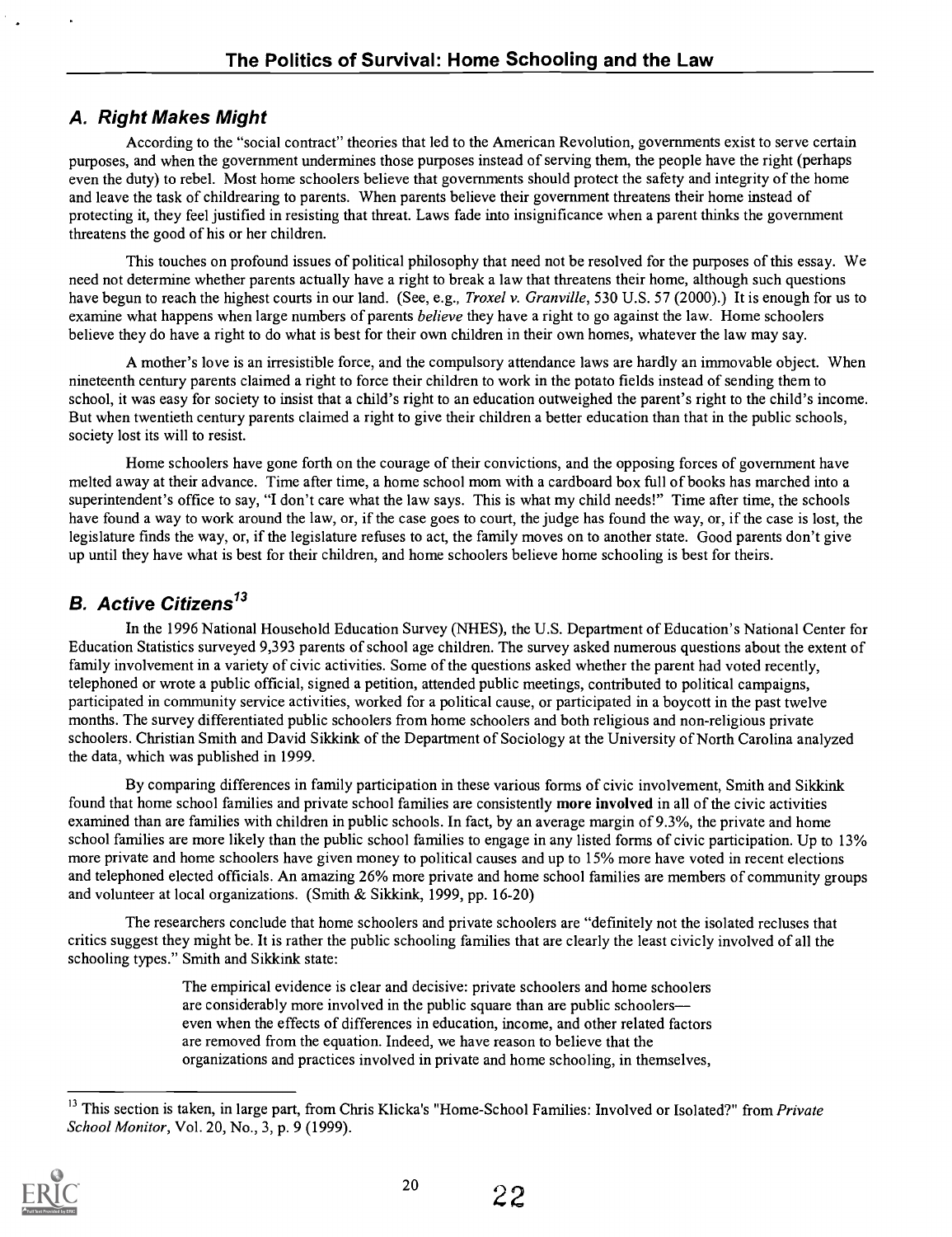tend to foster public participation in civic affairs . . . the challenges, responsibilities, and practices that private schooling and home education normally entail for their participants may actually help reinvigorate America's civic culture and the participation of our citizens in our public square." (Smith & Sikkink, 1999, p. 18)

Smith and Sikkink ponder the surprising civic lifestyle of home schoolers. Their comments explain a great deal about the success of the home school movement:

> Of all types of nonpublic education, home schooling as a practice—by so closely uniting home, family, education, and (usually) religious faith—might seem the most privatized and isolated from the concerns of the public sphere. But in fact, most home schoolers are not at all isolated. Indeed, most are embedded in dense relational networks of home schooling families; participate in local, state, regional, and national home schooling organizations; and engage in a variety of community activities and programs that serve the education of their children. Home schooling families meet together at playgrounds; frequent local libraries, museums, and zoos; organize drama productions, science projects, and art workshops; enroll their kids in YMCA soccer and swimming classes; organize home school association picnics and cookouts; and much more. Home schooling families also frequent home education conferences and seminars; pay close attention to education-related legislative issues; share political information with each other; and educate themselves about relevant legal concerns. Far from being privatized and isolated, home schooling families are typically very well networked and quite civically active. (Smith & Sikkink, 1999, p. 20)

Even one active citizen can make a difference in his or her own community. Seventy thousand families' worth of activists can make a difference nationwide. The Home School Legal Defense Association unites these unusually effective citizen-activists into a force to be reckoned with. As the United States Congress discovered during H.R. 6, a scattered but committed minority can be extraordinarily effective in this age of electronic communications.

#### C. Strength in Diversity

Kathy Collins, the attorney who used to supervise home education in Iowa, wrote home schoolers off as Christian fundamentalists. Ms. Collins was wrong. The diversity of home schoolers is a great strength of the home school movement.

The increasing popularity and acceptability of home education has given it a foothold in some communities that might otherwise have never considered it. The first wave of home schoolers was far to the left of the American political spectrum, and the second wave of evangelical home schoolers was well to the right. The new waves of the home school movement are rapidly filling in the vital center of American politics. Each new wave makes it harder for politicians to take away the right to teach a child at home.

Diversity is especially useful when home schoolers interact with legislators. There are home schoolers who are very comfortable with the most conservative politicians, and others who are equally at home with the most liberal. When home school freedoms are genuinely threatened, every faction of this diverse community will quickly join together to fend off government control of home education.

Legislators must remember the diversity of home education when they consider how (or whether) to regulate it. A legislative proposal might be perfectly acceptable to most home schoolers, yet fundamentally violate the deepest convictions of others. Dr. Mary Hood, a home schooler herself, dealt with this issue in her doctoral dissertation:

> [I]t is important for policy-makers to recognize that no single individual, group or organization, either on a local or a national level, can possibly hope to represent the views of all home educators adequately. Whenever policy decisions are made, it is important to include representatives of the homeschool movement in the planning process in order to ensure that decisions are fair and plans are feasible. However, the views of minorities should be given consideration and the concerns of those individuals or groups who are most noticeable or vocal in a given area should not be allowed to dominate the discussion completely. (Hood, 1991, p. 3)



23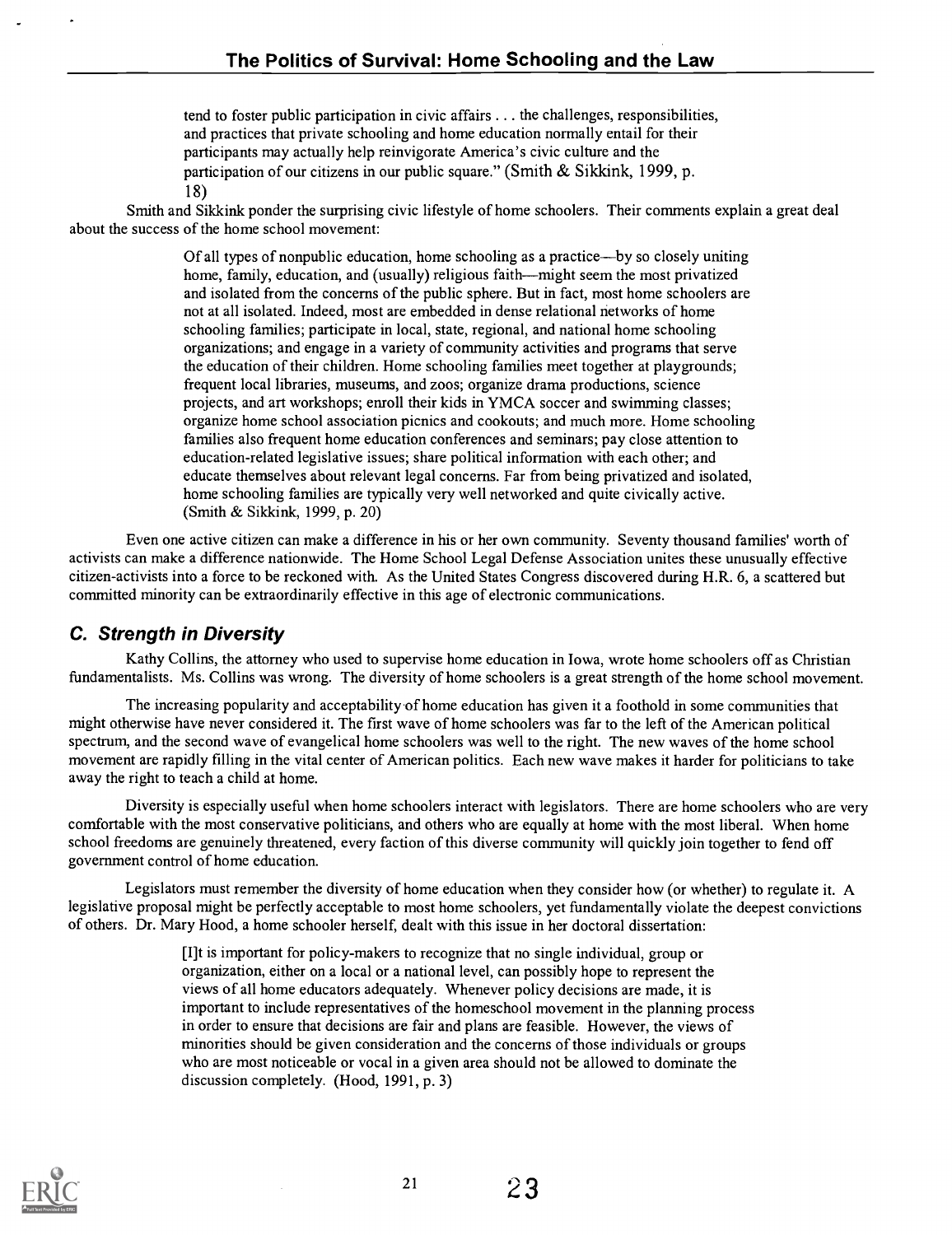Diversity makes a huge difference in the way the media report on home schooling. If home educators were uniformly conservative Republicans, many in the press would have been quick to label them part of the "vast right wing conspiracy." But any reporter who has ever actually covered home schoolers knows this just isn't true. Home schoolers come in too many different flavors to be stuffed in one box.

### VIII. Conclusion

Home schooling is the movement that should not have happened, yet somehow ordinary parents have overcome the combined barriers of compulsory attendance laws, social disapproval, and a hostile teacher's union. This could never have happened if home schoolers had all been cut from the same cloth. Any movement capable of uniting Marxist teachers and fundamentalist lawyers is probably destined to be a smashing success or a startling failure. Home schooling managed to succeed.

Home schoolers value this freedom and aim to keep it. In the immortal words of the Preamble to the United States Constitution, we intend to "secure the blessings of Liberty to ourselves and our Posterity." Home schoolers would not quit unless they were put in jail. As Mohatma Gandhi and Martin Luther King, Jr. knew, Western democracies lack the will to punish honest people with good motives. A totalitarian state can stamp out home education. A free people will not.

Western democracies lack the will to punish, but do not lack the will to regulate. The most remarkable thing about the modern home school movement is that it is still so unregulated. Almost 2% of America's school-aged population is now taught at home by uncertified parents, free of any day-to-day government control of content or method. As long as the National Education Association continues to resolve to abolish home schooling, home schoolers view any regulation as the first of a thousand cuts. Any possible restriction on home schooling, from the ambiguous language of H.R. 6 to the development of a national test, will be met with fierce resistance from well-organized home schoolers.

Home schoolers still practice the politics of survival. Many still see themselves as a micro-minority, fighting to maintain a way of life in a society that may tolerate them today but could turn on them at any moment. Politicians respect groups that successfully fight for the rights of a discrete and insular minority. No candidate seeking national office would ever intentionally irritate the Jewish Anti-Defamation League, for example. Home schoolers have not earned that kind of respect—at least, not yet.

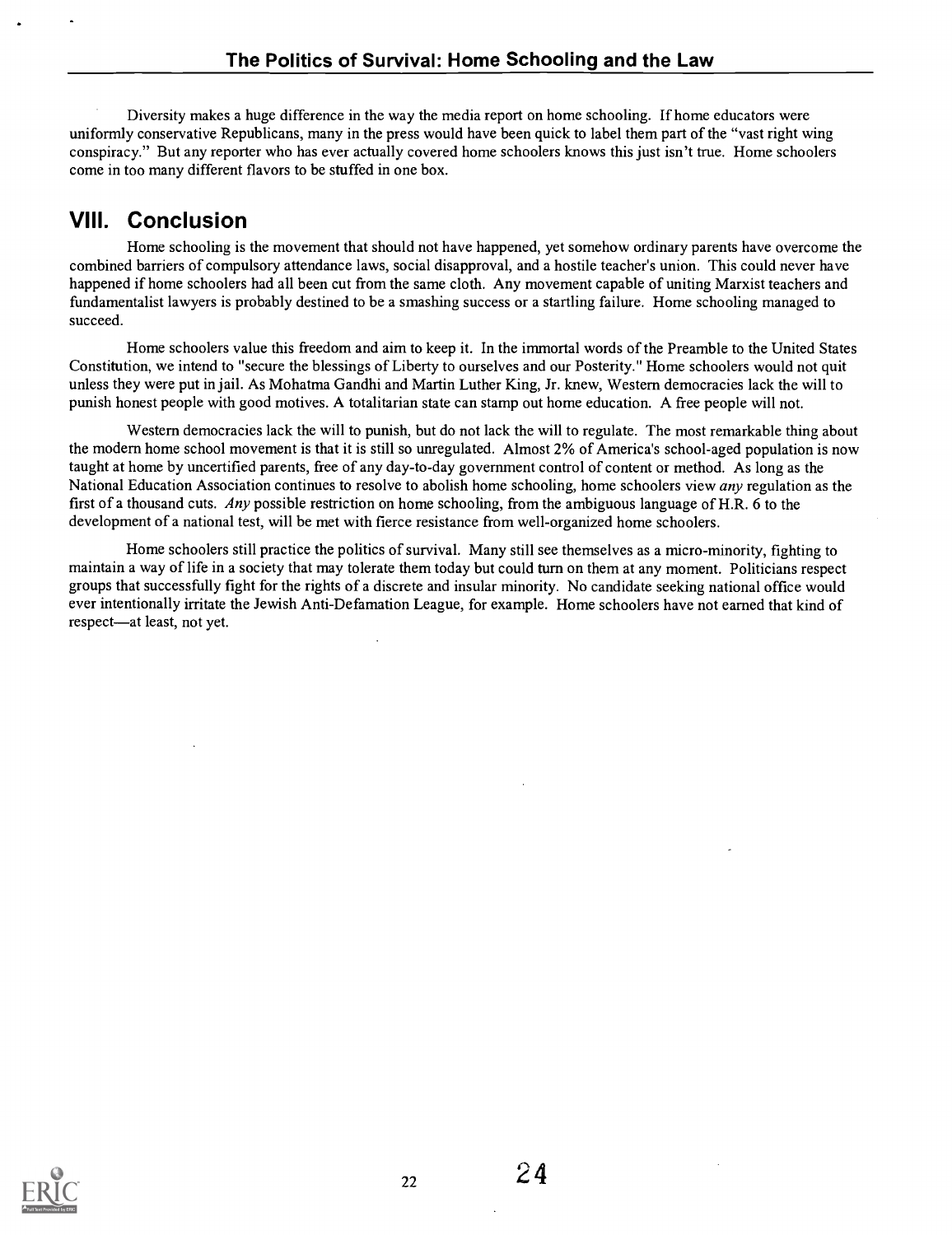### References

- Collins, K. (1987) Children are not chattel. Free Inquiry 7 (4), p. 11.
- Farenga, P. (1999). John Holt and the origins of contemporary homeschooling. Paths of Learning, 1 (1), p. 34-37.
- Holt, J. (1976). Instead of education: ways to help people do things better. Boston, MA: Holt Associates.
- . (May/June, 1978). To the ACLU. Growing Without Schooling 1 (4), p. 44.
- ............. (1981). Teach Your Own. New York, NY: Delacorte Press/Seymour Lawrence.
- Hood, M. (1991). Contemporary philosophical influences on the homeschooling movement. Home School Researcher 7 (1).
- Klicka, C. (1985, 2001). Home schooling in the United States: a legal analysis. Purcellville, VA: Home School Legal Defense Association.
- Llewellyn, G. (1996). Freedom challenge: African American homeschoolers. Eugene, OR: Lowry House.
- Mabie-Gamble, C. (Winter, 2001). Meeting student needs at home. Kappa Delta Pi Record 37 (2), 54-5.
- Moore, R.S. and Moore, D.R. (1975). Better late than early. New York, NY: Reader's Digest Press.
- Moore, R. (1986). Legal matters. The Parent Educator and Family Report, 4 (2).
- National Education Association. (2000). NEA 2000-2001 Resolutions, B-68. Home Schooling. Available on-line: http://www.nea.org/resolutions/00/00b-68.html.

Smith, C., & Sikkink, D. (1999). Is private schooling privatizing? First Things 92, pp. 16-20.

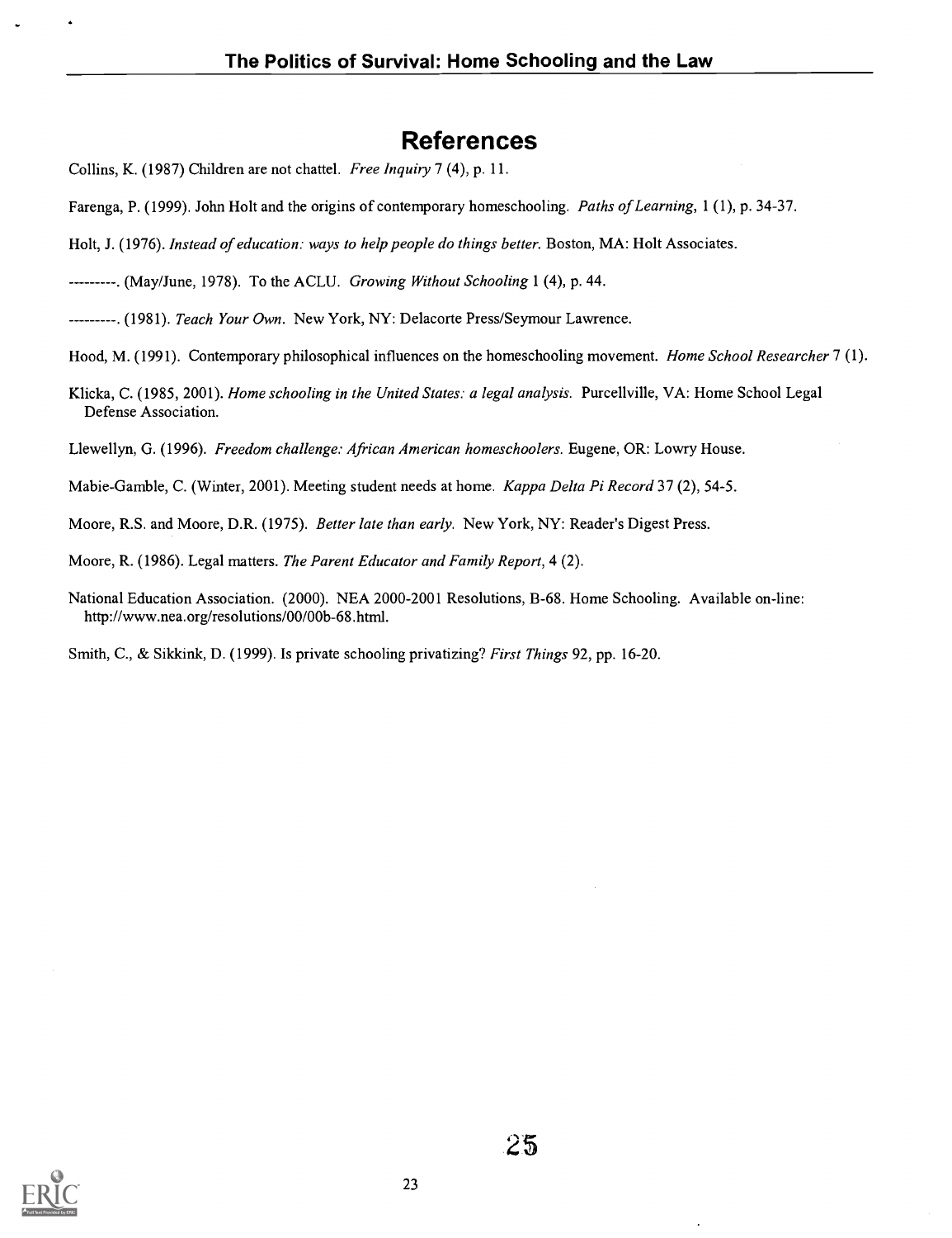

#### U.S. Department of Education

Office of Educational Research and Improvement (OERI) National Library of Education (NLE) Educational Resources Information Center (ERIC)



# REPRODUCTION RELEASE

(Specific Document)

#### I. DOCUMENT IDENTIFICATION:

| I. DOCUMENT IDENTIFICATION:                                                                                                                                      |                                                                                                                                                                                                                                                                                                                                                                                                                                                              |                                                                                                    |
|------------------------------------------------------------------------------------------------------------------------------------------------------------------|--------------------------------------------------------------------------------------------------------------------------------------------------------------------------------------------------------------------------------------------------------------------------------------------------------------------------------------------------------------------------------------------------------------------------------------------------------------|----------------------------------------------------------------------------------------------------|
| Title:                                                                                                                                                           | THE POLITICS OF SURVIVAL: HOME SCHOOLERS AND CO                                                                                                                                                                                                                                                                                                                                                                                                              |                                                                                                    |
|                                                                                                                                                                  |                                                                                                                                                                                                                                                                                                                                                                                                                                                              |                                                                                                    |
| Author(s): Scott W. SomeRVILLE                                                                                                                                   |                                                                                                                                                                                                                                                                                                                                                                                                                                                              |                                                                                                    |
| Corporate Source:                                                                                                                                                | <b>Publication Date:</b>                                                                                                                                                                                                                                                                                                                                                                                                                                     |                                                                                                    |
| Home School LEGAL PEFENSE ASSOC.                                                                                                                                 |                                                                                                                                                                                                                                                                                                                                                                                                                                                              | APRIL, 2001                                                                                        |
| II. REPRODUCTION RELEASE:                                                                                                                                        |                                                                                                                                                                                                                                                                                                                                                                                                                                                              |                                                                                                    |
| reproduction release is granted, one of the following notices is affixed to the document.                                                                        | In order to disseminate as widely as possible timely and significant materials of interest to the educational community, documents announced in the<br>monthly abstract journal of the ERIC system, Resources in Education (RIE), are usually made available to users in microfiche, reproduced paper copy,<br>and electronic media, and sold through the ERIC Document Reproduction Service (EDRS). Credit is given to the source of each document, and, if |                                                                                                    |
| of the page.                                                                                                                                                     | If permission is granted to reproduce and disseminate the identified document, please CHECK ONE of the following three options and sign at the bottom                                                                                                                                                                                                                                                                                                        |                                                                                                    |
| The sample sticker shown below will be<br>affixed to all Level 1 documents                                                                                       | The sample sticker shown below will be<br>affixed to all Level 2A documents                                                                                                                                                                                                                                                                                                                                                                                  | The sample sticker shown below will be<br>affixed to all Level 2B documents                        |
| PERMISSION TO REPRODUCE AND<br><b>DISSEMINATE THIS MATERIAL HAS</b><br><b>BEEN GRANTED BY</b>                                                                    | PERMISSION TO REPRODUCE AND<br>DISSEMINATE THIS MATERIAL IN<br>MICROFICHE, AND IN ELECTRONIC MEDIA<br>FOR ERIC COLLECTION SUBSCRIBERS ONLY.<br>HAS BEEN GRANTED BY                                                                                                                                                                                                                                                                                           | PERMISSION TO REPRODUCE AND<br>DISSEMINATE THIS MATERIAL IN<br>MICROFICHE ONLY HAS BEEN GRANTED BY |
|                                                                                                                                                                  |                                                                                                                                                                                                                                                                                                                                                                                                                                                              |                                                                                                    |
| TO THE EDUCATIONAL RESOURCES<br><b>INFORMATION CENTER (ERIC)</b>                                                                                                 | TO THE EDUCATIONAL RESOURCES<br><b>INFORMATION CENTER (ERIC)</b>                                                                                                                                                                                                                                                                                                                                                                                             | TO THE EDUCATIONAL RESOURCES<br>INFORMATION CENTER (ERIC)                                          |
|                                                                                                                                                                  | 2A                                                                                                                                                                                                                                                                                                                                                                                                                                                           | 2B                                                                                                 |
| Level 1                                                                                                                                                          | Level 2A                                                                                                                                                                                                                                                                                                                                                                                                                                                     | Level 2B                                                                                           |
|                                                                                                                                                                  |                                                                                                                                                                                                                                                                                                                                                                                                                                                              |                                                                                                    |
| Check here for Level 1 release, permitting<br>reproduction and dissemination in microfiche or other<br>ERIC archival media (e.g., electronic) and paper<br>сору. | Check here for Level 2A release, permitting<br>reproduction and dissemination in microfiche and in<br>electronic media for ERIC archival collection<br>subscribers only                                                                                                                                                                                                                                                                                      | Check here for Level 2B release, permitting<br>reproduction and dissemination in microfiche only   |
|                                                                                                                                                                  | Documents will be processed as indicated provided reproduction quality permits.<br>If permission to reproduce is granted, but no box is checked, documents will be processed at Leve! 1.                                                                                                                                                                                                                                                                     |                                                                                                    |
|                                                                                                                                                                  |                                                                                                                                                                                                                                                                                                                                                                                                                                                              |                                                                                                    |
| to satisfy information needs of educators in response to discrete inquiries.                                                                                     | I hereby grant to the Educational Resources Information Center (ERIC) nonexclusive permission to reproduce and disseminate this document<br>as indicated above. Reproduction from the ERIC microfiche or electronic media by persons other than ERIC employees and its system<br>contractors requires permission from the copyright holder. Exception is made for non-profit reproduction by libraries and other service agencies                            |                                                                                                    |
| Signature:<br>Sign                                                                                                                                               | Printed Name/Position/Title:                                                                                                                                                                                                                                                                                                                                                                                                                                 |                                                                                                    |
| here,→<br>Organization/Address                                                                                                                                   | Telephone:<br>540-                                                                                                                                                                                                                                                                                                                                                                                                                                           |                                                                                                    |
| nlease                                                                                                                                                           | <b>E-Mail Address:</b>                                                                                                                                                                                                                                                                                                                                                                                                                                       | Date:                                                                                              |